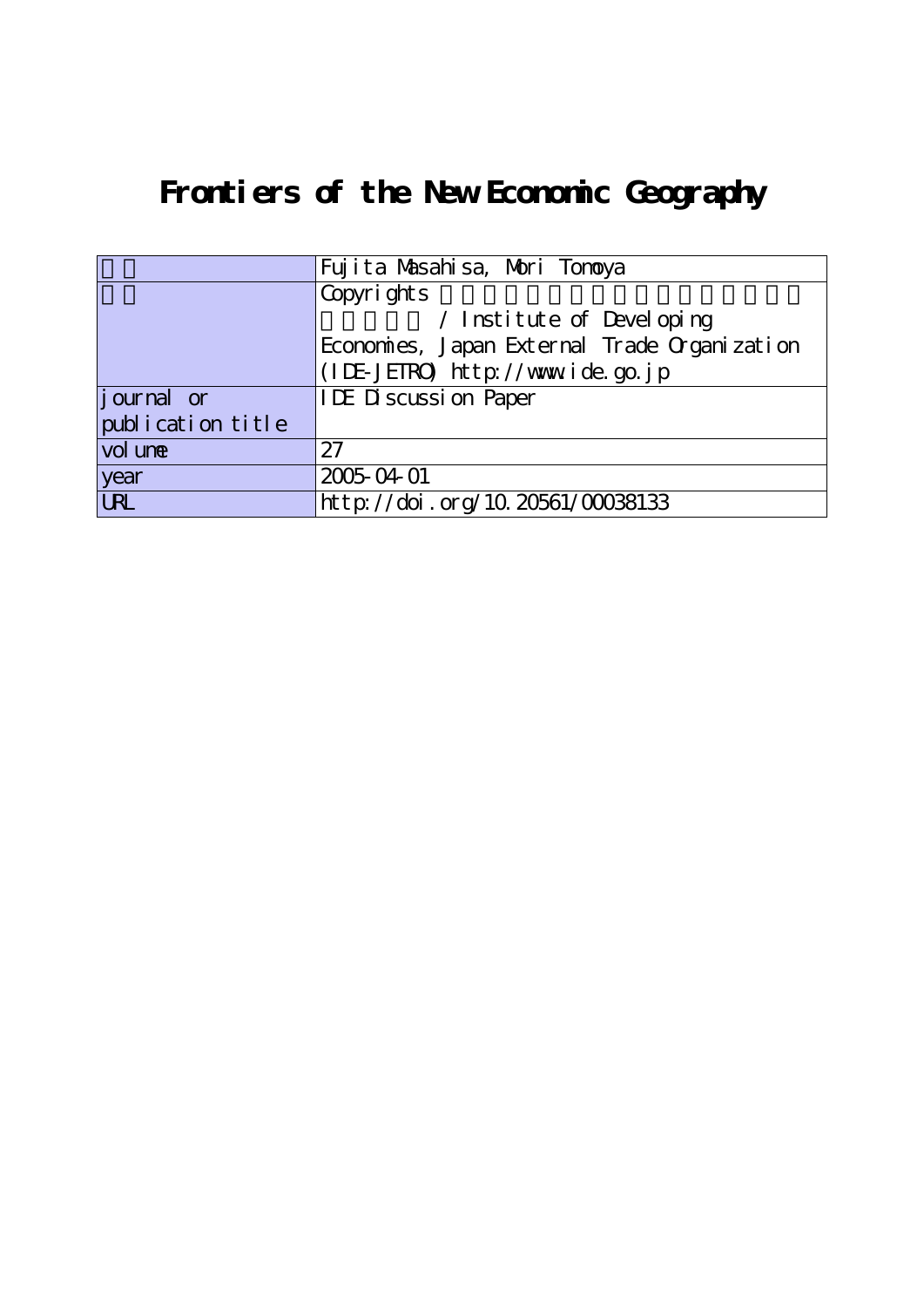Discussion Papers are preliminary materials circulated to stimulate discussions and critical comments

## DISCUSSION PAPER No. 27

## **Frontiers of the New Economic Geography**

Masahisa Fujita\*† and Tomoya Mori‡

April 2005

## **Abstract**

This paper presents an overview of recent development in the new economic geography (NEG), and discusses possible directions of its future development. Since there already exist several surveys on this topic, we focus on the selected features of the NEG which are important yet have attracted insufficient attention, and also on the recent refinements and extensions of the framework.

**Keywords:** New economic geography, agglomeration, international trade, economic growth, transport costs

**JEL classification:** R11, R12, R13, R14, F12, F23

\* Institute of Economic Research, Kyoto University, Yoshida-honmachi, Sakyo-ku, Kyoto,

606-8501 Japan. Phone: +81-75-753-7122. E-mail: fujita@kier.kyoto-u.ac.jp. †Institute of Developing Economies/JETRO, 3-2-2 Wakaba, Mihama-ku, Chiba, 261-8545 Japan.

‡Institute of Economic Research, Kyoto University, Yoshida-honmachi, Sakyo-ku, Kyoto, 606-8501 Japan. Phone: +81-75-753-7121. E-mail: mori@kier.kyoto-u.ac.jp.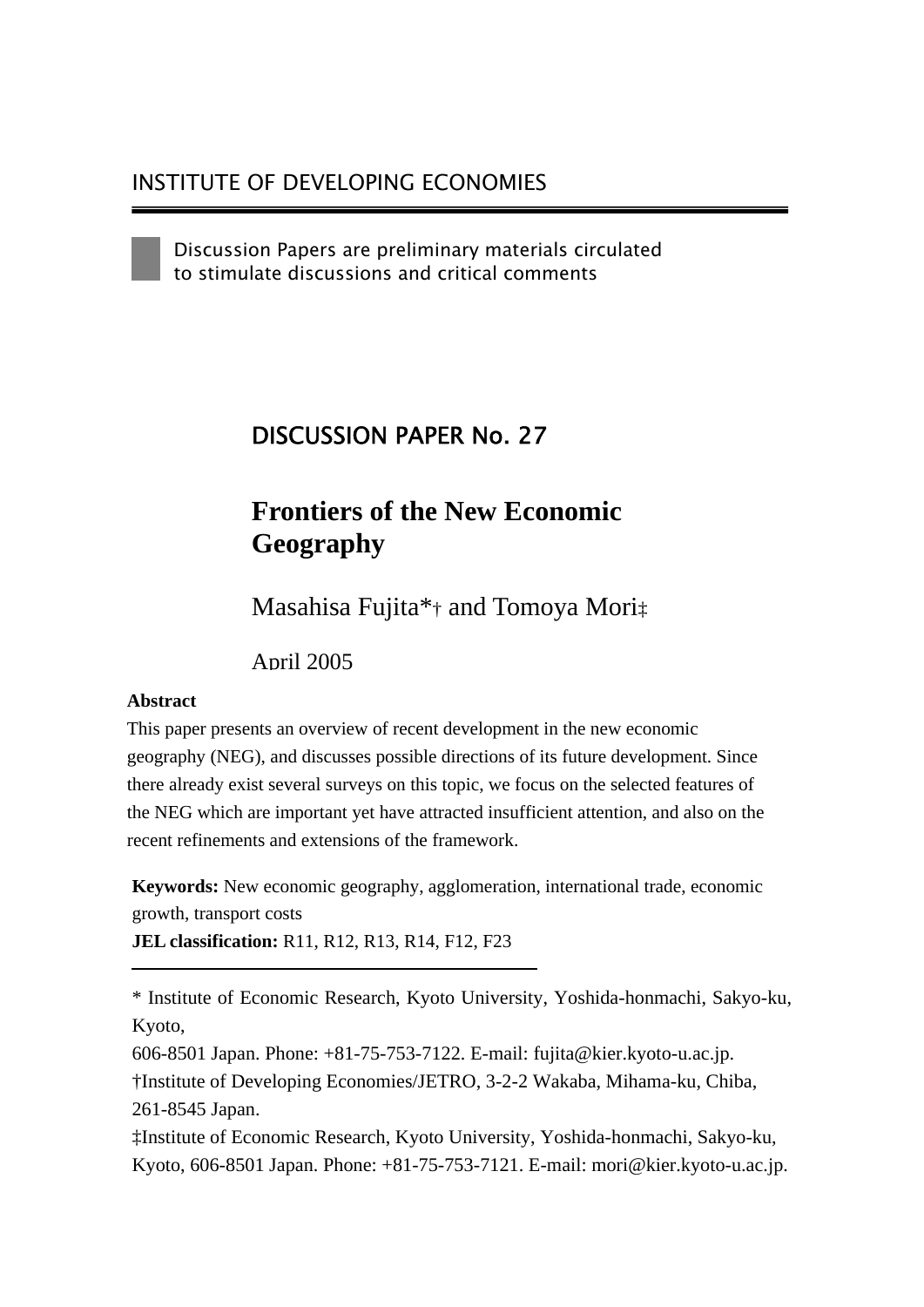The Institute of Developing Economies (IDE) is a semigovernmental, nonpartisan, nonprofit research institute, founded in 1958. The Institute merged with the Japan External Trade Organization (JETRO) on July 1, 1998. The Institute conducts basic and comprehensive studies on economic and related affairs in all developing countries and regions, including Asia, Middle East, Africa, Latin America, Oceania, and East Europe.

The views expressed in this publication are those of the author(s). Publication does not imply endorsement by the Institute of Developing Economies of any of the views expressed.

**INSTITUTE OF DEVELOPING ECONOMIES (IDE), JETRO 3-2-2, WAKABA, MIHAMA-KU, CHIBA-SHI CHIBA 261-8545, JAPAN**

©2005 by Institute of Developing Economies, JETRO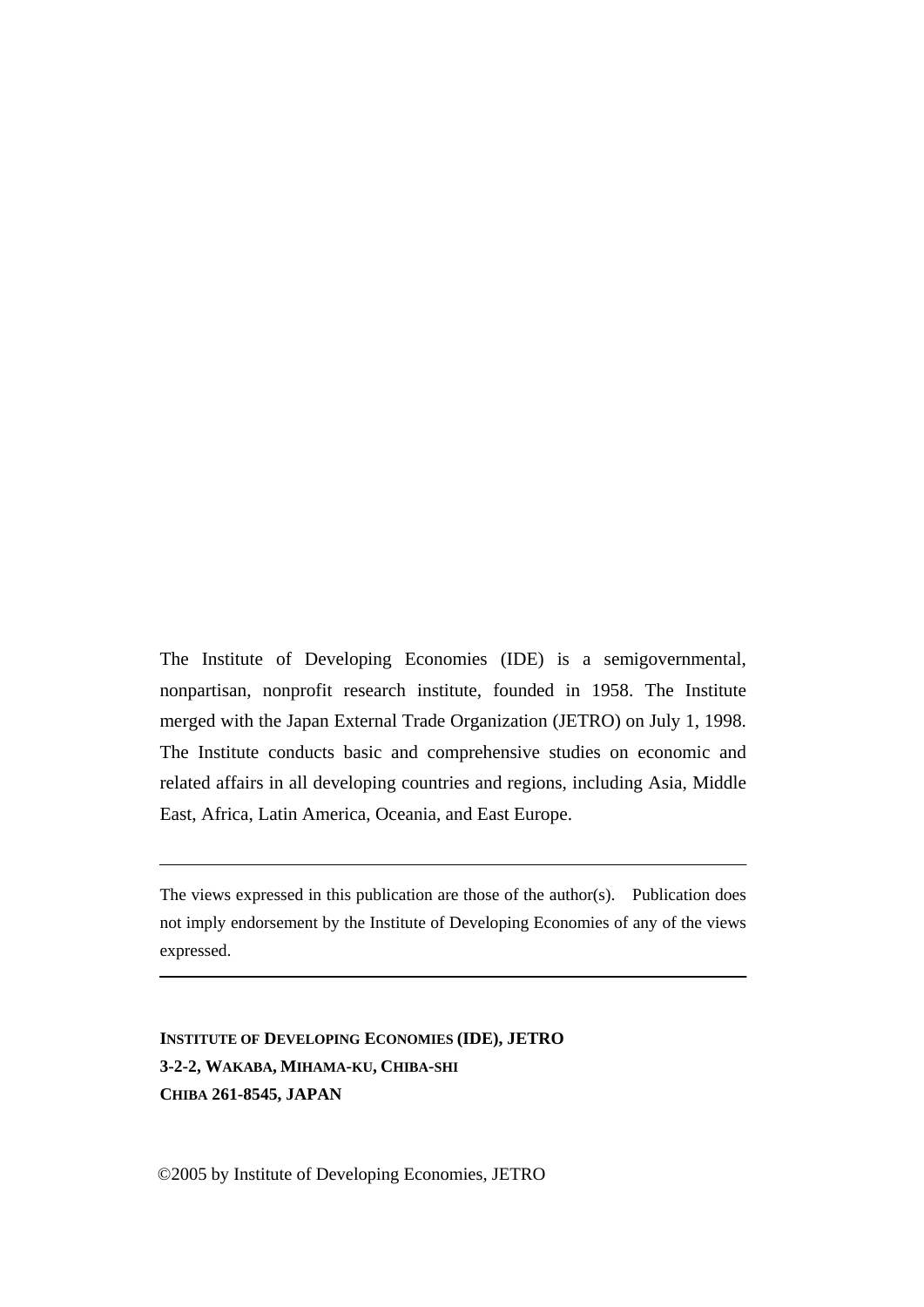## Frontiers of the New Economic Geography

Masahisa Fujita\*†and Tomoya Mori‡

April 20, 2005

#### Abstract

This paper presents an overview of recent development in the new economic geography (NEG), and discusses possible directions of its future development. Since there already exist several surveys on this topic, we focus on the selected features of the NEG which are important yet have attracted insufficient attention, and also on the recent refinements and extensions of the framework.

Keywords: New economic geography, agglomeration, international trade, economic growth, transport costs

JEL Classifications: R11, R12, R13, R14, F12, F23

<sup>∗</sup>Institute of Economic Research, Kyoto University, Yoshida-honmachi, Sakyo-ku, Kyoto, 606-8501 Japan. Phone: +81-75-753-7122. E-mail: fujita@kier.kyoto-u.ac.jp.

<sup>†</sup>Institute of Developing Economies/JETRO, 3-2-2 Wakaba, Mihama-ku, Chiba, 261-8545 Japan.

<sup>‡</sup>Institute of Economic Research, Kyoto University, Yoshida-honmachi, Sakyo-ku, Kyoto, 606-8501 Japan. Phone: +81-75-753-7121. E-mail: mori@kier.kyoto-u.ac.jp.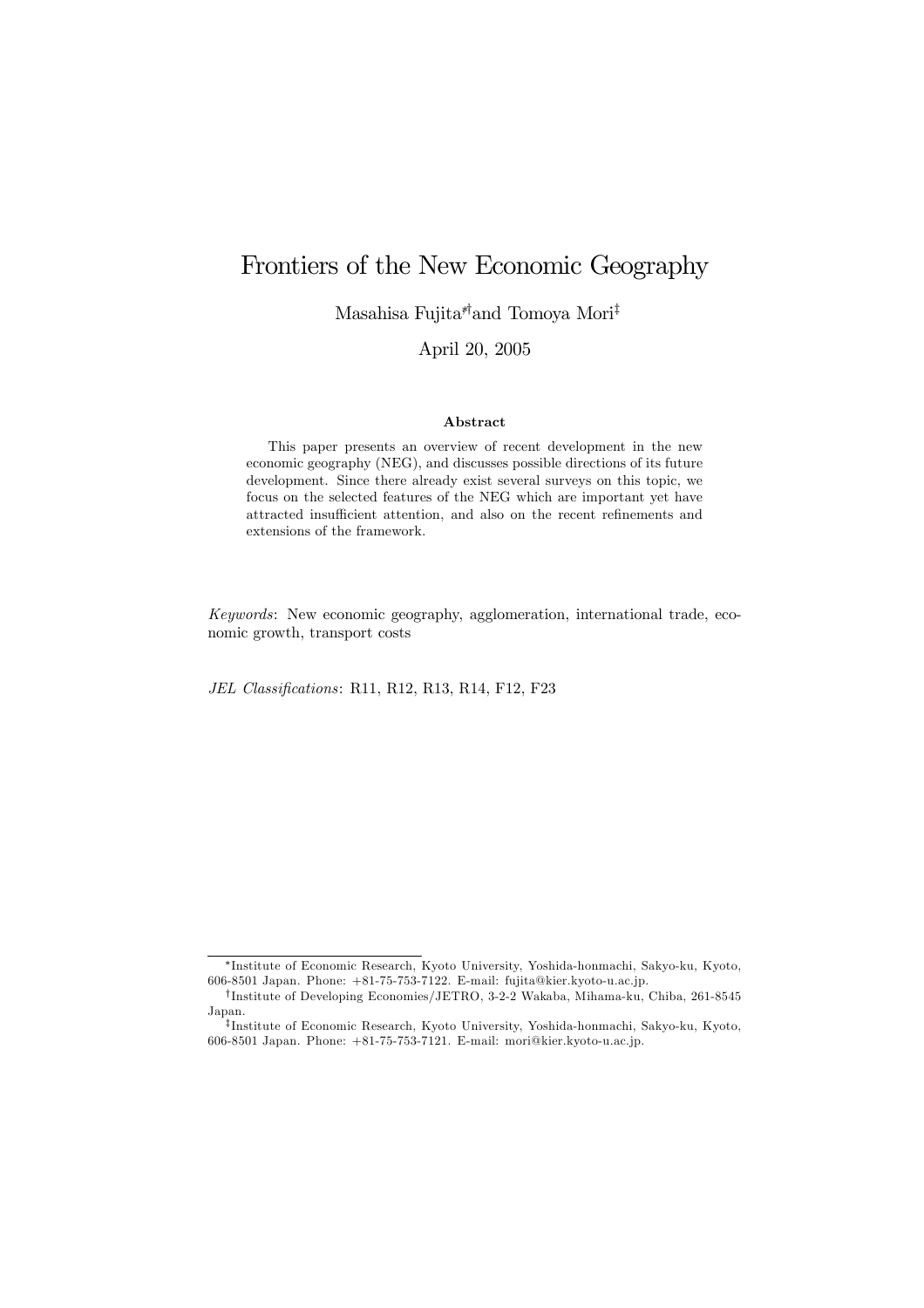## 1 Introduction

This paper presents an overview of recent development in the new economic geography (NEG), and discusses possible directions of its future development. As well known now, the NEG represents a new branch of spatial economics, which aims to explain the formation of a large variety of economic agglomeration in geographical space, using a general equilibrium framework.

Agglomeration or the clustering of economic activity occurs at many geographical levels, having a variety of compositions. At one extreme lies the core-periphery structure at the global scale. In 2000, for example, the NAFTA yielded 35% of the world GDP, EU(15 countries) 25%, and East Asia 23%: thus, 83% of the world GDP concentrated in the three regions. In 1980, the corresponding shares were  $27\%$  for NAFTA,  $29\%$  for EU, and  $14\%$  for East Asia; three regions together 70%. Hence, the concentration of the world GDP in the three regions have been intensifying recently. Furthermore, Hall and Jones [71] observe that high-income nations are clustered in small cores in the Northern Hemisphere and that productivity per capita steadily declines with distance from these cores. Strong regional disparities within the same country imply the existence of agglomerations at another spatial scale. In France, for example, the Île-de-France (the metropolitan area of Paris), which accounts for 2.2% of the area of the country and 18.9% of its population, produces 30% of its GDP.

Regional agglomeration is also reflected in large varieties of cities, as shown by the stability of the urban hierarchy within most countries (Eaton and Eckstein[47], Dobkins and Ioannides[42], Mori, Nishikimi and Smith[119]). Cities themselves may be specialized in a small number of industries, as are many medium-size American cities (Henderson[78]). However, large metropolises like New York and Tokyo are highly diversified in that they nest many industries that are not related through direct linkages (Chinitz[35], Fujita and Tabuchi[64]). Industrial districts involving firms with strong technological or informational linkages, or both (e.g., the Silicon Valley or the Italian districts engaged in more traditional activities) as well as factory towns (e.g., Toyota city in Japan and Hershey in US) manifest various types of local specialization. Therefore, it appears that highly diverse size and activity arrangements exist at the regional and urban levels.

At a very detailed extreme of the spectrum, agglomeration arises in the form of large commercial districts set up in the inner city itself (think of Soho in London, Montparnasse in Paris, or Ginza in Tokyo). At the lowest level, restaurants, movie theaters, or shops selling similar products are clustered within the same neighborhood, or the clustering may take the form of a large shopping mall.

It is also important to notice that all these different types of agglomeration at different levels are embedded in a larger economy, altogether forming a complex system. Understanding all such phenomena is critical for the design of effective urban and regional policies.

To some extent, economic activities are spatially concentrated because of dissimilarities in such natural features as rivers, harbors and mineral deposits, or first nature. However, the impact of the first nature on the spatial distri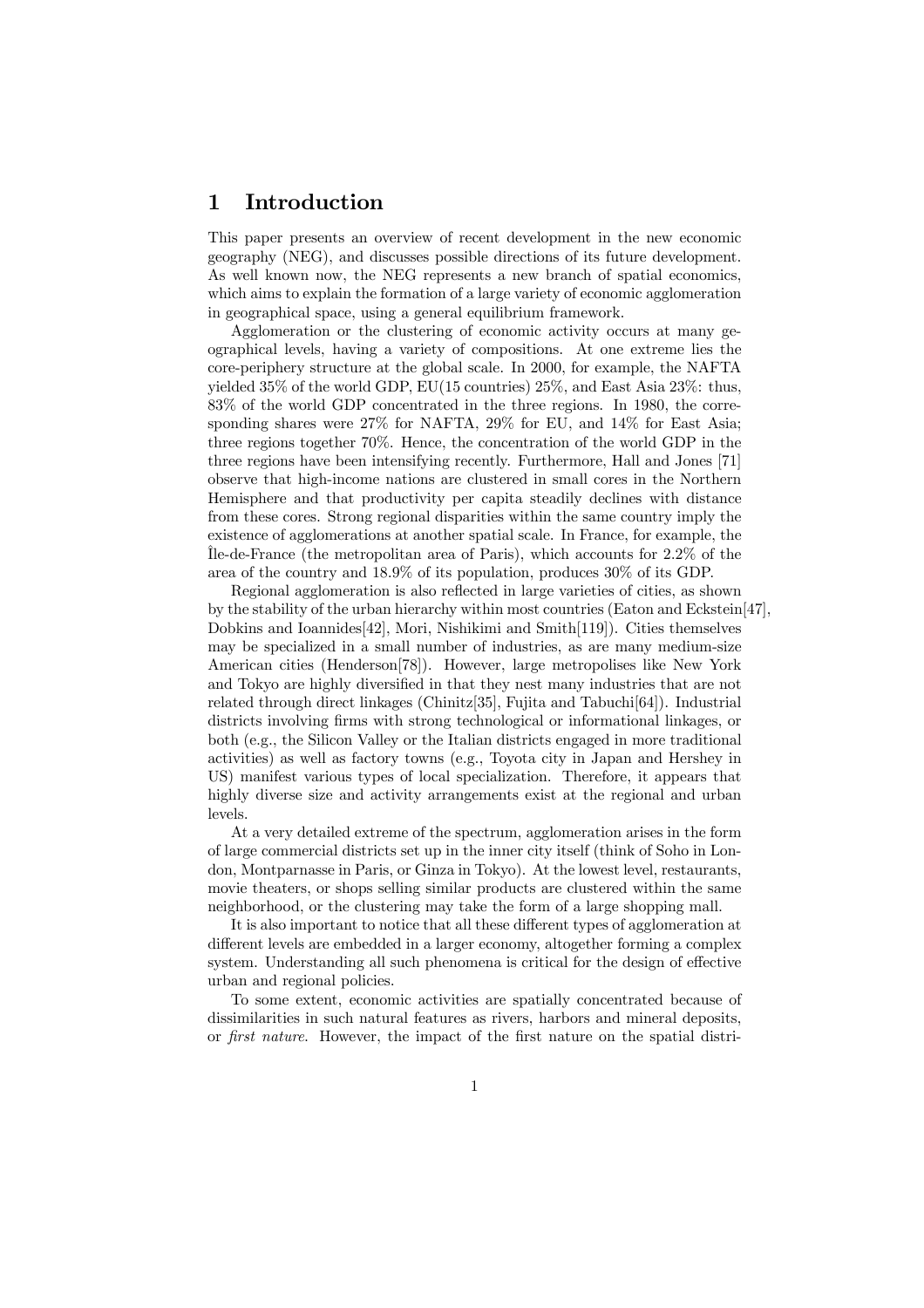bution of economic activities is not difficult to explain within the traditional economic theory based on competitive paradigm. Thus, the focus of this paper is on recent contributions to economic modeling of endogenous mechanisms (or second nature) leading to agglomeration. Furthermore, an economic model of agglomeration should explain both concentration and dispersion: in France, for example, why so many people live in Île-de-France and also why so many people do not; or, in New York Metropolitan Area, why so many people work in Manhattan and also why so many other people do not (Krugman[99]). To put it in another way, an economic model of agglomeration is expected to provide a general equilibrium story about the centripetal forces that pull economic activities together and the centrifugal forces that push them apart, relying on the trade-off between various forms of increasing returns and different types of mobility costs.

The NEG is an analytical framework initiated by Paul Krugman [93][94] in early 1990s in order to explain the formation of a large variety of such economic agglomerations in geographical space, and has grown as one of the major branches of the spatial economics today. To date, the NEG remains to be the only general equilibrium framework in which the location of agglomerations is determined explicitly through a microfounded mechanism.

Like any other branch of science, the NEG has precursors for this purpose.<sup>1</sup> Since the 1970s, by incorporating nonmarket interaction (externalities) several urban economic models were developed for endogenous formation of the central business district (CBD) within a city.<sup>2</sup> Fujita and Ogawa [62] further explored in this direction, and showed the possibility of the formation of multiple business districts within a city. While such intra-urban agglomeration is one of the possible application of the NEG, it has put more emphasis on the agglomeration within a larger geographical space such as in the system of regions within a country as well as across countries. Theory of urban systems initiated by Henderson [76][77] remains as the workhose approach for research into the actual distribution of sizes and types of cities. Also, due to its simple model structure, it still continues to be the most popular model on which micro-foundation for the agglomeration economies are embedded.<sup>3</sup> However, the urban-system models a la Henderson cannot be used to explain the location, and hence, the spatial patterns of agglomeration given that intercity spatial structure is not explicitly considered in these models.

In this paper, we discuss the development and important features of the NEG. Since there already exist several surveys on this topic,  $4$  we focus on the

<sup>1</sup>For extensive review of the historical development of the economics of agglomeration, see Fujita[53] and Fujita and Thisse [65].

<sup>&</sup>lt;sup>2</sup>To the bast of our knowledge Solow and Vickrey[144] was the first economic model in which the land-use pattern in an urban area is determined without a priori assumption of any center. The endogenous CBD formation based on nonmarket interactions dates back to Beckmann[8]. See also for Fujita and Smith [63] for a survey of further development in this direction during 1980s.

<sup>3</sup>There also exist several urban-system models incorprating micro-founded mechanisms such as matching externalities. For a survey, see Duranton and Puga [44].

<sup>4</sup>For the historical development, see Fujita and Krugman[56]. For the basic models and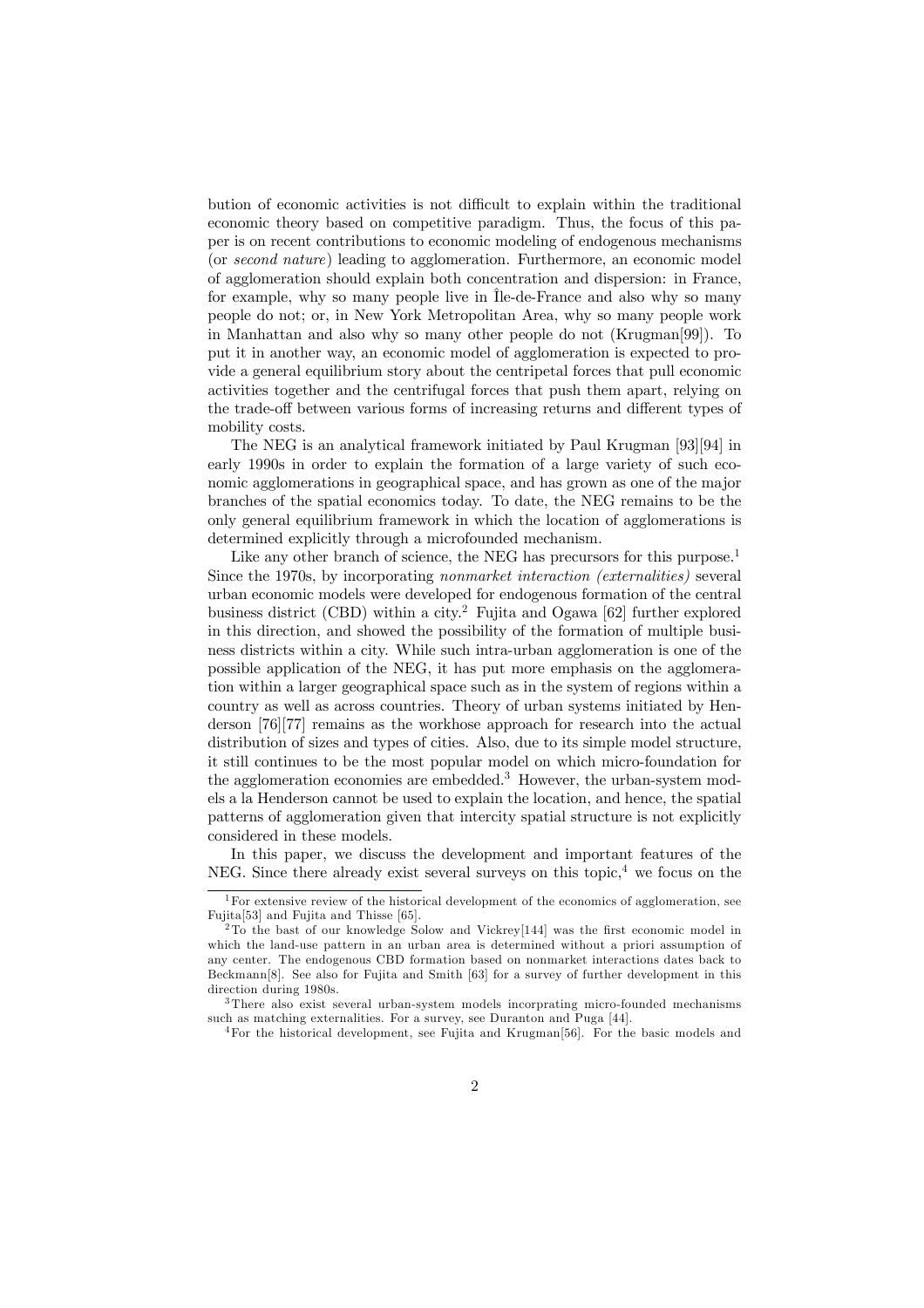selected features of the NEG which are important yet have attracted insufficient attention, and also on the recent refinements and extensions of the framework.

The rest of the paper is organized as follows. In Section 2, the basic elements of the NEG are described, and key results of the (first generation of the) NEG are summarized. In particular, to complement existing surveys, we put special emphasis on the fact that the NEG is the first general equilibrium framework in which the spatial distribution of agglomerations (i.e., number, size and location of agglomerations) can be explained through a microfounded mechanism. In Section 3, we review recent refinements and extensions of the original framework of the NEG. In Section 4, some related empirical works are introduced. Finally, we discuss future research directions in Section 5.

## 2 The new economic geography: first-generation models

There are four key terms for the (first-generation) NEG. The first is the general equilibrium modelling of an entire spatial economy which sets apart this approach from that of traditional location theory and economic geography. The second is *increasing returns* or *indivisibilities* at the level of individual producer or plant, which is essential for the economy not to degenerate into "backyard capitalism" (in which each household or small group produces most items for itself). Increasing returns in turn lead to the market structure characterized by imperfect competition. The third is transport costs (broadly defined), which makes location matter. Finally, the locational movement of productive factors and consumers is a prerequisite for agglomeration.

There are three classes of models in the NEG: core-periphery models, regional and urban system models, and international models. We briefly describe each below.

#### 2.1 Core-periphery model

The core-periphery model, introduced in Krugman [93] provides a basic introductory framework for the NEG. It illustrates how the interactions among increasing returns at the level of the firm, transport costs and factor mobility can cause spatial economic structure to emerge and change.

There are two regions, two production sectors (agriculture and manufacturing), and two types of labor (farmers and workers). The manufacturing sector produces a continuum of varieties of a horizontally differentiated product; each variety is produced by a separate firm with scale economies, using workers as the only input. The agriculture sector produces a homogeneous good under

their implications, see Ottaviano and Puga[131], Duranton and Puga[44, Sec.2.2], Ottaviano and Thisse[133, Sec.3,4], and Fujita[53]. See also Henderson[79] for a different interpretation of the NEG. For the impact of transport costs on the agglomeration/dispersion patterns, see Fujita and Mori[61].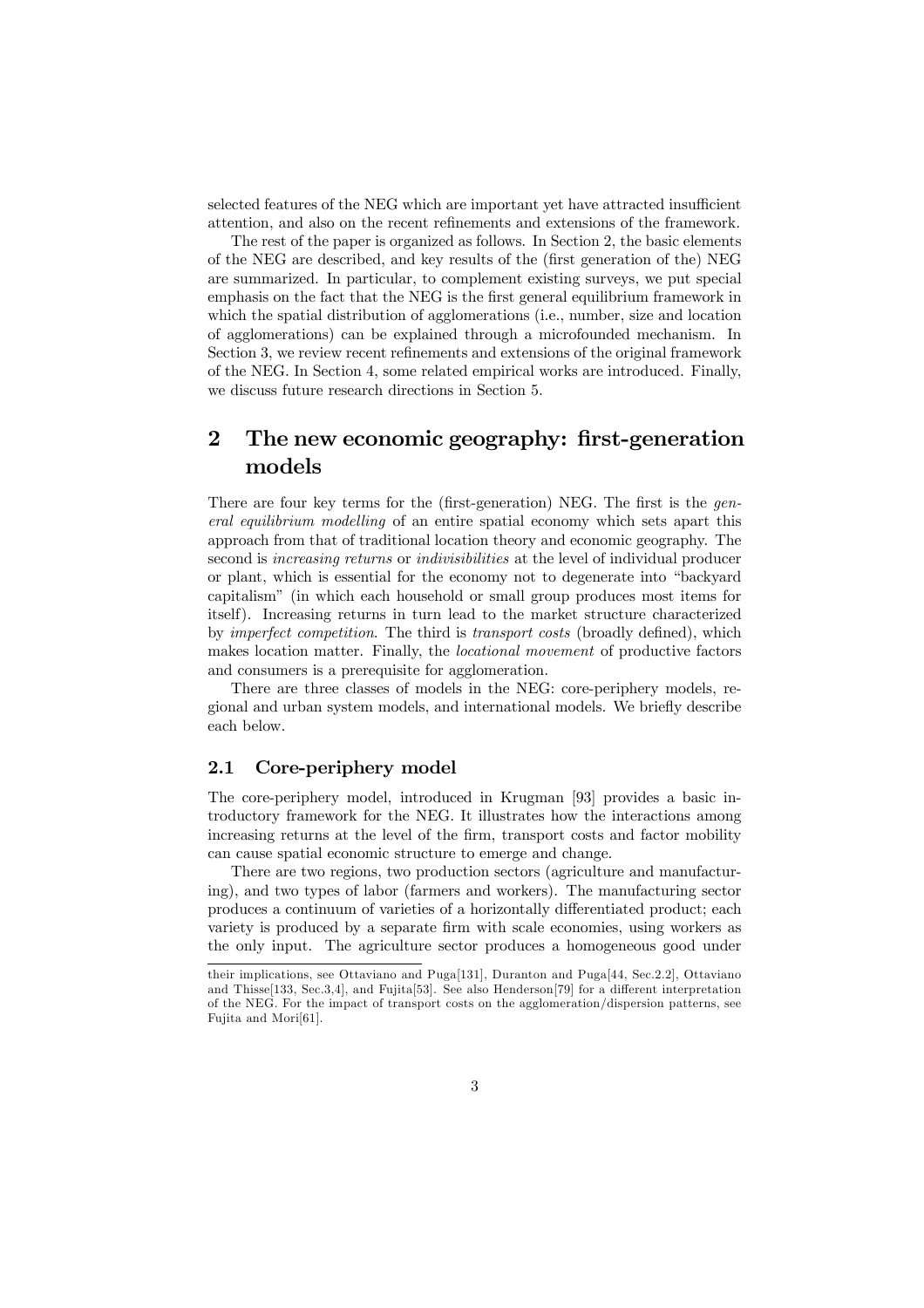constant returns, using farmers as the only input. Workers are freely mobile between regions; whereas farmers are immobile, distributed equally between the two regions. Finally, the trade of manufactures involves a positive transport cost (in an iceberg form).

In this model, the immobility of farmers is a centrifugal force because they consume both types of goods. The centripetal force is more complex, involving a circular causation. First, if a larger number of firms locate in a region, a greater number of varieties are produced there. Then, workers (who are consumers) in that region has a better access to a greater number of varieties in comparison with workers in the other region. Thus, (other things being equal) workers in that region get a higher real income, inducing more workers to migrate towards this region. Secondly, the resulting increase in the number of workers creates a larger market than the other region, which in turn yields the home market  $effect$  (HME) familiar in international trade (Krugman[91]). That is because of scale economies, there is an incentive to concentrate the production of each variety in only one region; because of the transport cost, (other things being equal) it is more profitable to produce in the region that offers a larger market, and ship to the other. This implies the availability of even more varieties of differentiated goods in the region in question. In short, the centripetal force is generated through a circular causation of forward linkages (the incentive of workers to be close to the producers of consumer goods) and *backward linkages* (the incentive for producers to concentrate where the market is larger).

If forward and backward linkages are strong enough to overcome the centrifugal force generated by immobile farmers, the economy will end up with a core-periphery pattern in which all manufacturing is concentrated in one region. The core-periphery pattern is likely to occur (i) when the transport cost of the manufactures is low enough, (ii) when varieties are sufficiently differentiated, or (iii) when the expenditure on manufactures is large enough.

Agglomeration need not occur, of course. However, a small change in critical parameters can "tip" the economy, from one in which two regions are symmetric and equal to one in which tiny initial advantages cumulate, turning one region into an industrial core and the other into a deindustrialized periphery. That is, the dynamics of the model economy are subject to catastrophic bifurcations, points at which their qualitative character suddenly changes.

#### 2.2 Urban and regional systems

Two-location stories are helpful builders of intuition; yet empirical economic geography must cope with a world in which activities are spread over continuous space. In the urban and regional system version of the NEG, the most popular modelling strategy is to focus on the spatial distribution of agglomerations (i.e., number, size, spacing, and inter-industry spatial coordination of agglomerations) while abstracting from the internal spatial structure of agglomeration (i.e., a city in these NEG models is represented by a point in the location space). The first such attempt was the "race-track economy" model by Krugman [95] which is a straightforward extension of the Krugman's core-periphery model to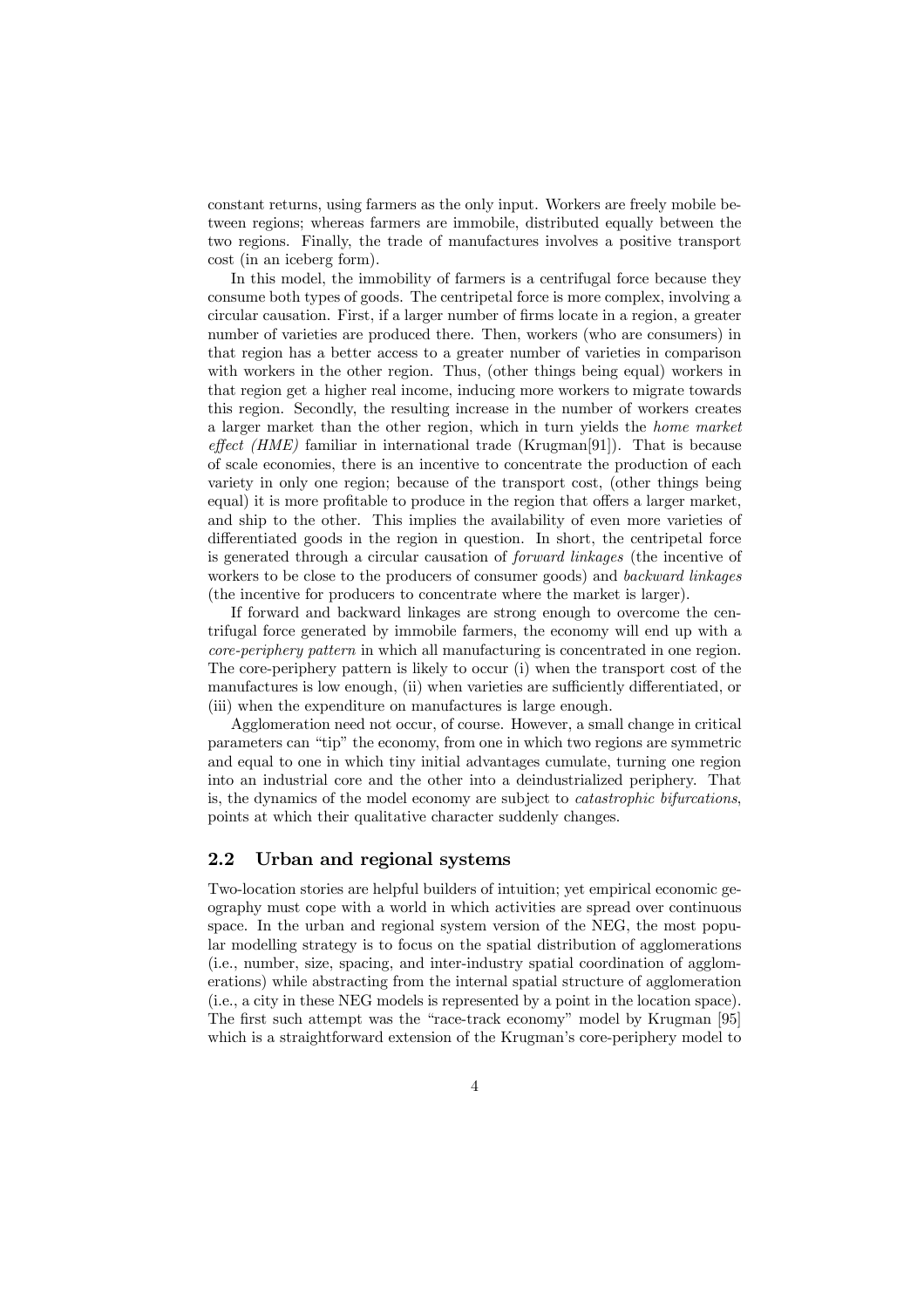the twelve regions around the circumference of a circle, like a clock, and goods must be transported along the circumference. In this model, starting with any initial distribution of economic activities which was nearly uniform across the twelve regions, the simulation always ended up with all manufacturing equally agglomerated into just two regions which located exactly in the opposite side, leading to the self-organization of a central-place system. This surprising result was later proven analytically (in a more general setting with a continuum of locations) in Krugman [98] using Turing's [151] approach for morphogenesis in biology.

An alternative, perhaps more realistic approach has been proposed by Fujita and Krugman [55]. In the series of papers based on this approach, the location space is given by the real line along which land is distributed uniformly. All workers in the economy are now assumed to be identical and free to choose their location and occupation. The agricultural good is produced now using both land and labor. Finally, transport costs are assumed to be positive for both the agricultural and industrial goods. In this model, only the agricultural land is the immobile factor, which is the source of the centrifugal force.

The approach starts with a von Thünen's "isolated state": a city, defined as a concentration of manufacturing, surrounded by an agricultural hinterland. (Using the tricks of the NEG, it is possible to make this a fully defined equilibrium, in which the existence of the central city is derived from the effects of forward and backward linkages, rather than simply assumed.) Then one gradually increases the population of the economy as a whole. Eventually the outer reaches of the hinterland become sufficiently far from the center that it becomes worthwhile for some firms to "defect," giving rise to a new city; further population growth gives rise to still more cities; and so on.

Key to this approach is the recognition that the attractiveness of any given location for manufacturing can be represented by an index of "market potential" derived from the underlying economics (Krugman [95]; but the idea of market potential goes back to Harris [73], and this new work can be regarded as justification of that approach). The process of change in the economy can then be regarded as involving a sort of coevolution in which market potential determines where economic activity locates, and the shifting location of that activity in turn redraws the map of market potential. In particular, the market potential of a given industry sharply decreases as moving away from a city in which this industry is agglomerated, then start increasing once again after a certain (industry specific) distance, which gives the microfoundation for the notion of agglomeration (or urban) shadow (see Fujita and Krugman [55]) As noted, the (geographical) size of the shadow is specific to industry, it is larger if the industry provides more differentiated goods, and/or if the transport costs for these goods are lower.

The city-evolution approach ends up suggesting that despite the existence of many possible equilibria, there should be some predictable regularities in spatial structure. Once the number of cities has become sufficiently large, the size of and distance between cities tend to settle down at a roughly constant level determined by the relative strength of centripetal and centrifugal forces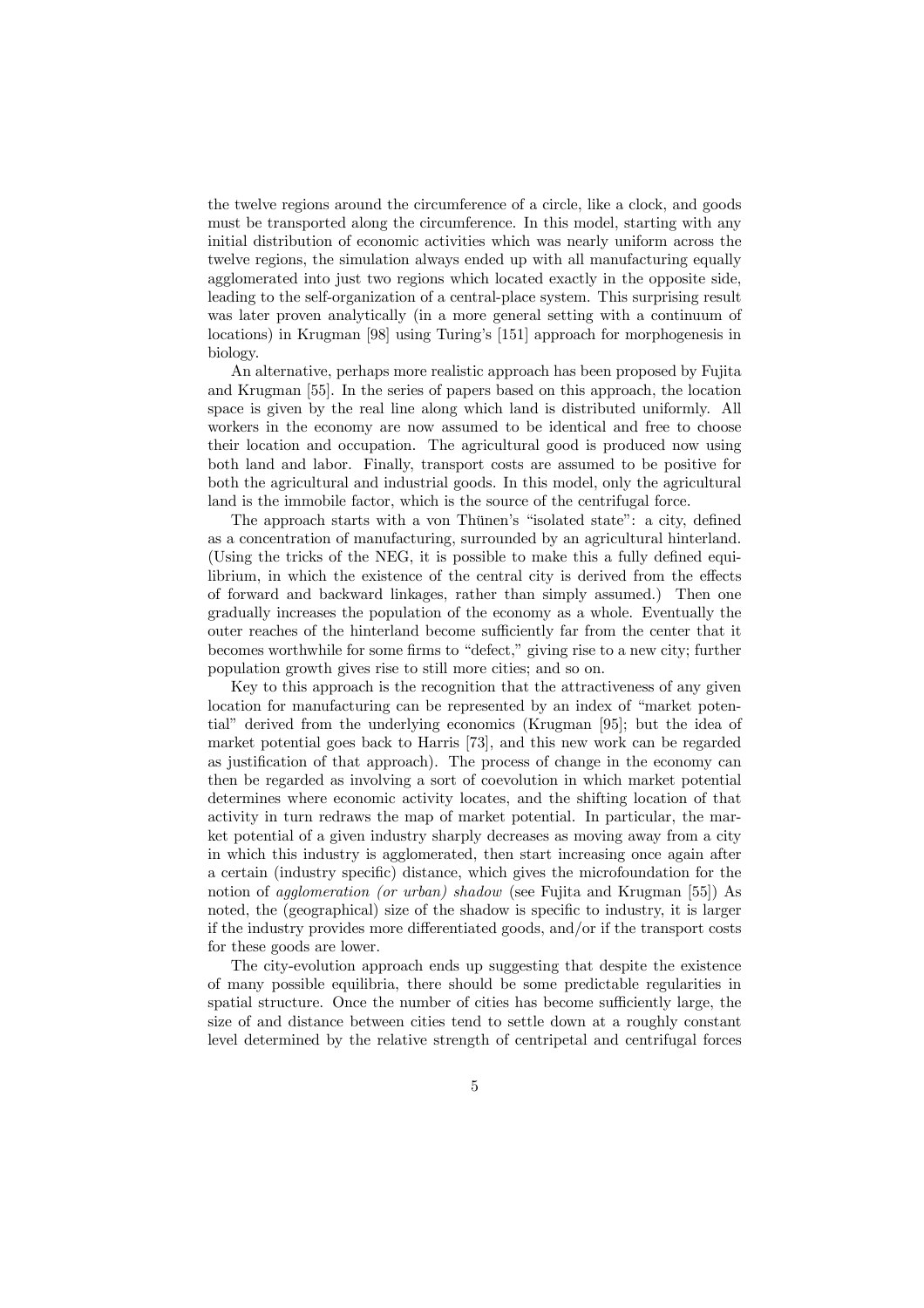(Fujita and Mori[60]), providing some justification for the central place theory of Lösch [104]. If there are multiple industries that differ in terms of scale economies and/or transport costs, the economy tends to develop a hierarchical structure (Fujita, Krugman and Mori[57]) reminiscent of Christaller [36]. Furthermore, the falling transport costs for manufactures relatively to those for agriculture may eventually lead to the formation of a megalopolis consisting of large core cities that are connected by an industrial belt, i.e., a continuum of small manufacturing cities (Mori[116]). The process of megalopolis formation is characterized by successive filling-in's of new small cities between large (old) cities leading to the formation of an industrial belt, which has close resemblance to the process observed in the actual formation of megalopolis along the East coast of the US as reported by an economic geographer, Gottman<sup>[68]</sup>.<sup>5</sup>So this line of work provides a link back to some of the older traditions in location theory and economic geography.

And there is one other payoff to such an evolutionary modeling: it offers an interesting viewpoint on the role of natural geography in determining economic geography. Anyone who looks even casually at the real geography of economic activity is struck by the important degree of arbitrariness or, at best, historicity involved: New York is New York because of a canal that has not been economically important for 150 years; Silicon Valley, as we know it, exists because of the vision of one Stanford official two generations ago. Yet rivers and ports surely do matter. In fact, in new geography models in which a system of cities evolves, these observations are in effect reconciled. Favorable aspects of a location, such as availability of a good harbor, typically have a "catalytic" role: they make it likely that, when a new center emerges, it will be there rather than some other location in the general vicinity. But once a new center has become established, it grows through a process of self-reinforcement, and may thus attain a scale at which the initial advantages of the location become unimportant compared with the self-sustaining advantages of the agglomeration itself. In an odd way, natural geography can matter so much precisely because of the self-organizing character of the spatial economy.

#### 2.3 Agglomeration and trade

In the previous two types of models, namely, core-periphery, urban and regional system, factor mobility has been a key element in creating agglomeration. But in practice the concentration of production is greater than that of resources, in the sense that not every agglomeration is an important producer in every industry. There are many cities specialized in a narrow range of industries such as Detroit and Hollywood. Can new economic geography-type models shed light on such industrial concentration, or must one appeal to other forces not present in the basic approach?

<sup>5</sup>Notice that in the two-region model, it is impossible to distinguish between this formation of a megalopolis and formation of many small "discrete" cities as in Fujita and Mori [60]. They both appear as the same dispersion (into the two regions).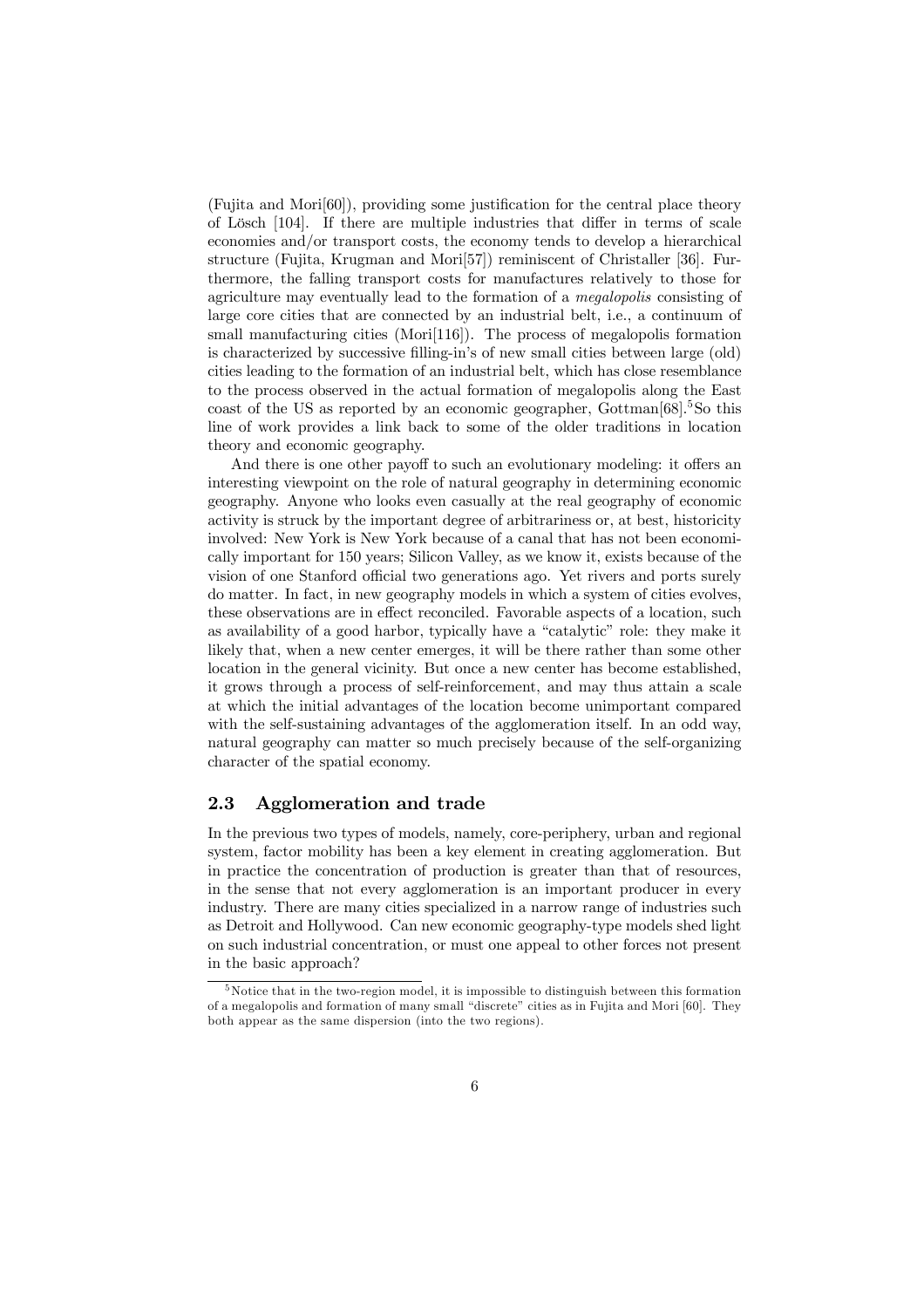The answer is that while more diffuse, hard-to-model forces like informal diffusion of information surely play an important role in creating and sustaining real-world industrial concentrations, it is also possible with a small modification of the core-periphery approach to shift the focus from agglomeration of resources to geographical concentration of particular industries. Such a shift of focus is especially in the analysis of international specialization and trade, defined in our case as models in which labor is immobile among locations.

The key is to allow for a vertical structure of production in which one or more upstream sectors produce inputs for one or more downstream sectors while both upstream and downstream producers are subject to increasing returns and transport costs. As Venables[153] showed, this immediately means that there are backward and forward linkages that tend to concentrate the upstream and downstream producers in a single location. That is, producers of intermediate goods have an incentive to locate where they have the largest market, which is where the downstream industry is; and producers of final goods have an incentive to locate where their suppliers are, which is where the upstream industry is located.

To simplify, Krugman and Venables[102] assumed that the upstream and downstream industries are really the same–that is, that the same goods are consumed and used as inputs to production of other goods. This leads to a formal model of industry concentration that is algebraically isomorphic to the core-periphery model, with only a slight reinterpretation of the meanings of the symbols.

Alternatively, one can assume a more realistic input-output structure in which each upstream industry provides inputs to several downstream sectors, and conversely. Then, it becomes possible to identify the characteristics of the input-output matrix which leads to the formation of industrial clusters, and also about the sequence in which regions will industrialize as world markets expand (Puga and Venables[138]).

Krugman and Venables[102] show how a gradual process of growing world trade due to falling transport costs can first cause the world to divide spontaneously and arbitrarily into a high-wage, industrialized "North" and a low-wage, primary-producing "South"; then, at a later date, cause the South to rise again at the North's expense.

Finally, while the models above concern agglomeration/specialization across countries, Krugman and Livas Elizondo[101] a way to study the impact of external trade on internal geography.<sup>6</sup> In particular, they have suggested that an increase in the access to foreign markets might weaken core-periphery patterns within developing countries. Tomiura<sup>[150]</sup> also found evidence that increasing import penetration weakened industrial concentration within Japan.

 $6$  See also Behrens et. al [20] for a more recent attempt using alternative framework (reviewed in Section 3.1).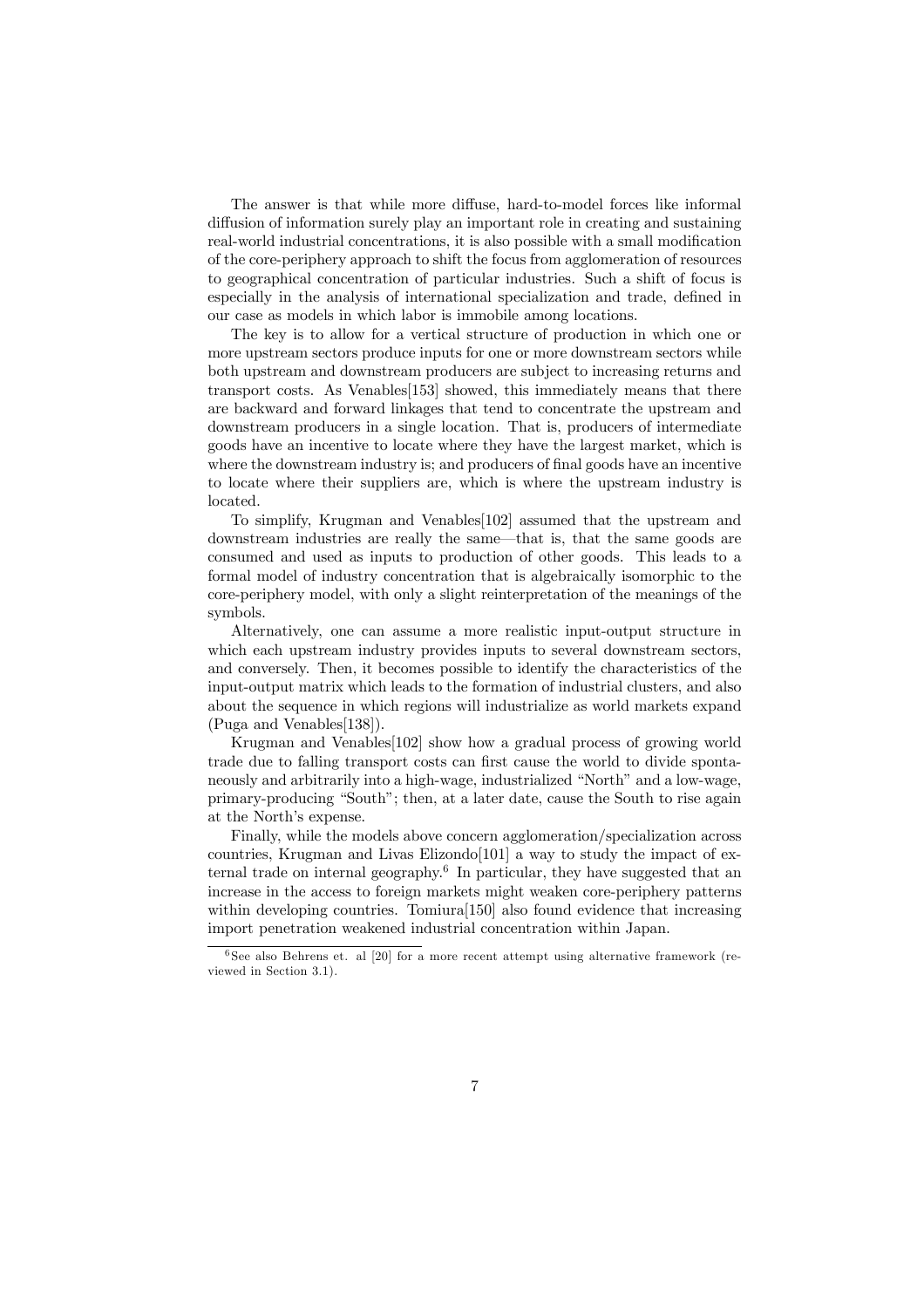### 3 Frontiers in the theory

The original NEG models rely heavily on the specific functional forms on utility and production functions, transport technology and so on. The obvious next step is to work with an alternative set of functional forms and technological assumptions, and investigate the robustness of the results. Then, the framework of the NEG itself must be extended further. In this section, we review recent refinements and extensions of the original NEG setup.

#### 3.1 Monopolistic competition

The original NEG models adopted the Dixit-Stiglitz monopolistic competition model, which in association with iceberg transport costs yielded fairly tractable general equilibrium model for economic agglomeration. Under the Dixit-Stiglitz monopolistic competition model with iceberg transport costs, however, the ownprice elasticities of demands are constant, identical to the elasticities of substitutions, and symmetric across all varieties. As a result, the equilibrium mark-up of each firm is independent of the spatial distribution of firms and consumers. Moreover, since the iceberg assumption implies that the transport costs are multiplicative to the f.o.b. price of the product, any increase in the price of the shipped good is associated with a proportional increase in its transport costs, which in many cases unrealistic.

To overcome this shortcoming, Ottaviano, Tabuchi and Thisse (OTT) [132] proposed a monopolistic competition model using quasi-linear utility with quadratic sub-utility and linear (additive) transport costs. The OTT model successfully incorporated the pro-cometitive effect, i.e., profit-maximizing prices are decreasing in the mass of competing firms.<sup>7</sup> The additive transport costs are also useful in analyzing the relationship between the spatial pricing policies and agglomeration (Ottaviano [130, Ch.3]).

Focusing on the role of pro-competitive effects and additive transport costs modelled in the OTT framework, there have been vigorous theoretical developments in the recent years. In particular, in this context, unlike the original NEG, the interregional trade of differentiated goods does not always take place in two ways. Since the differentiated varieties are imperfect substitutes, firms selling their output outside their own region face two opposing constraints: (i) they must set a price that is high enough to cover trade costs; (ii) they must set a price that is low enough relative to the local price. Thus, If the interregional distribution of firms is asymmetric, it is more likely that firms in the larger region can profitably export to the high margin periphery (where price competition is mild), whereas firms in the small region cannot profitably export to the low margin core (where price competition is fierce). Behrens[15] has shown that in fact the autarky is an endogenous outcome when transport costs are sufficiently high, while Behrens[17] found that a sufficiently asymmetric initial

<sup>&</sup>lt;sup>7</sup>Note also that under this pro-competitive effect, lower transport costs for products implies lower price of these products, while the f.o.b. prices were independent of transport costs under the Dixit-Stiglitz-iceberge framework.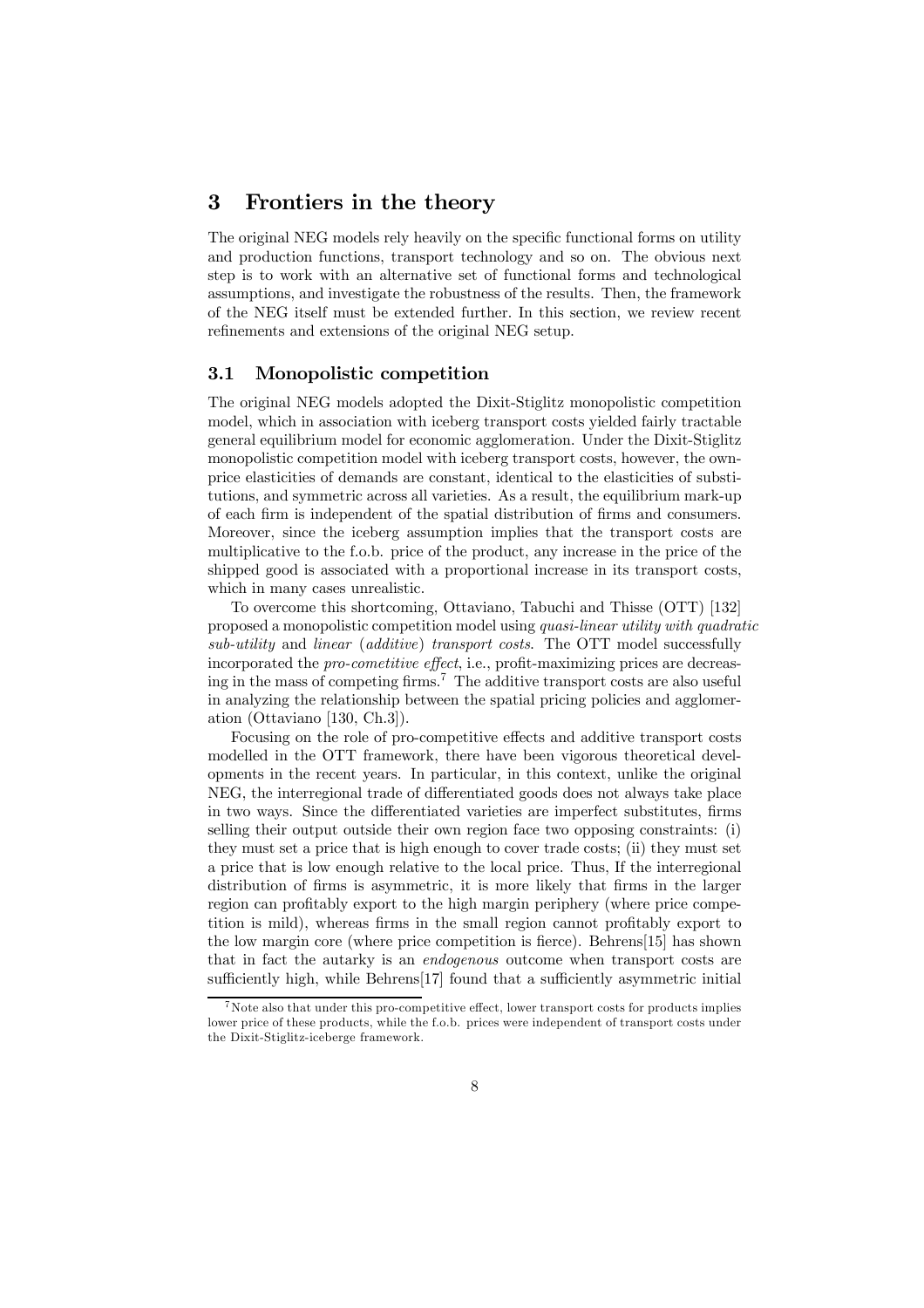industry distribution under autarky leads to asymmetric patterns of trade given transport costs decrease, where differentiated goods are traded only one way.

Behrens[16] incorporated the non-traded (differentiated) goods sector, and investigated the impact of (local) market size, or HME, on traded and nontraded goods sectors. He has shown that while the HME is always present for the traded sectors, non-traded goods sectors may exhibit a reverse HME, i.e., larger markets host a less than proportional share of firms. Behrens, Gaigné, Ottaviano and Thisse[19] applied the OTT framework to develop a model of interregional and international trade with explicit consideration of interregional space, and derived a number of new formal results on the impacts of international and interregional transport costs on the interregional population distribution and the terms of trade, and welfare.8

The quasi-linear specification of the OTT model, however, gives their framework a partial equilibrium flavor, and in particular, income effect is absent in their utility function. More recent, Behrens and Murata [22], using additively quasi-separable functions, have developed a general equilibrium model of monopolistic competition yielding both income and pro-competitive effects. Their profit-maximizing price has the following properties: (i) increasing in marginal costs of production; (ii) decreasing in the number of competing firms; (iii) increasing in consumers' expenditure. While its application to the spatial economy is still in progress, they have shown the pro-competitive effects have major influence on the well-known results in international trade, economic development and growth under the Dixit-Stiglitz models. More extensive applications of this new alternative formulation of monopolistic competition in the context of economic geography are awaited.

#### 3.2 Homogeneity of workers

All the NEG models reviewed so far assume homogeneity of (mobile) workers. Murata[125] and Tabuchi and Thisse [147] introduced taste heterogeneity in residential location as another source of dispersion forces in the NEG framework. Replacing replicator dynamics by probabilistic migration dynamics. Both models captured the idea that when consumers have heterogeneous attachments to (non-market) local characteristics, they do not necessarily react in the same way to the difference in the (market-mediated) real wage across regions. Unlike the standard core-periphery model, this heterogeneity generates partial agglomeration in equilibrium. This suggests that in order to fully understand the spatial distribution of economic activities, we must take into account both market and non-market factors.<sup>9</sup>

<sup>8</sup> See Head, Mayer and Ries[74] for a further survey on the pervasiveness of HME under alternative model setups.

<sup>&</sup>lt;sup>9</sup>In both models, however, the interpretation of the stability of equilibria is rather unrealistic. Since consumers' preference for location is determined randomly at each moment, it is not only that consumers are heterogeneous in their preference for residential location, but also this preference keeps randomly changing. It is different from the more plausible traditional formulation of taste heterogeneighty in residential location. For instance, Mansoorian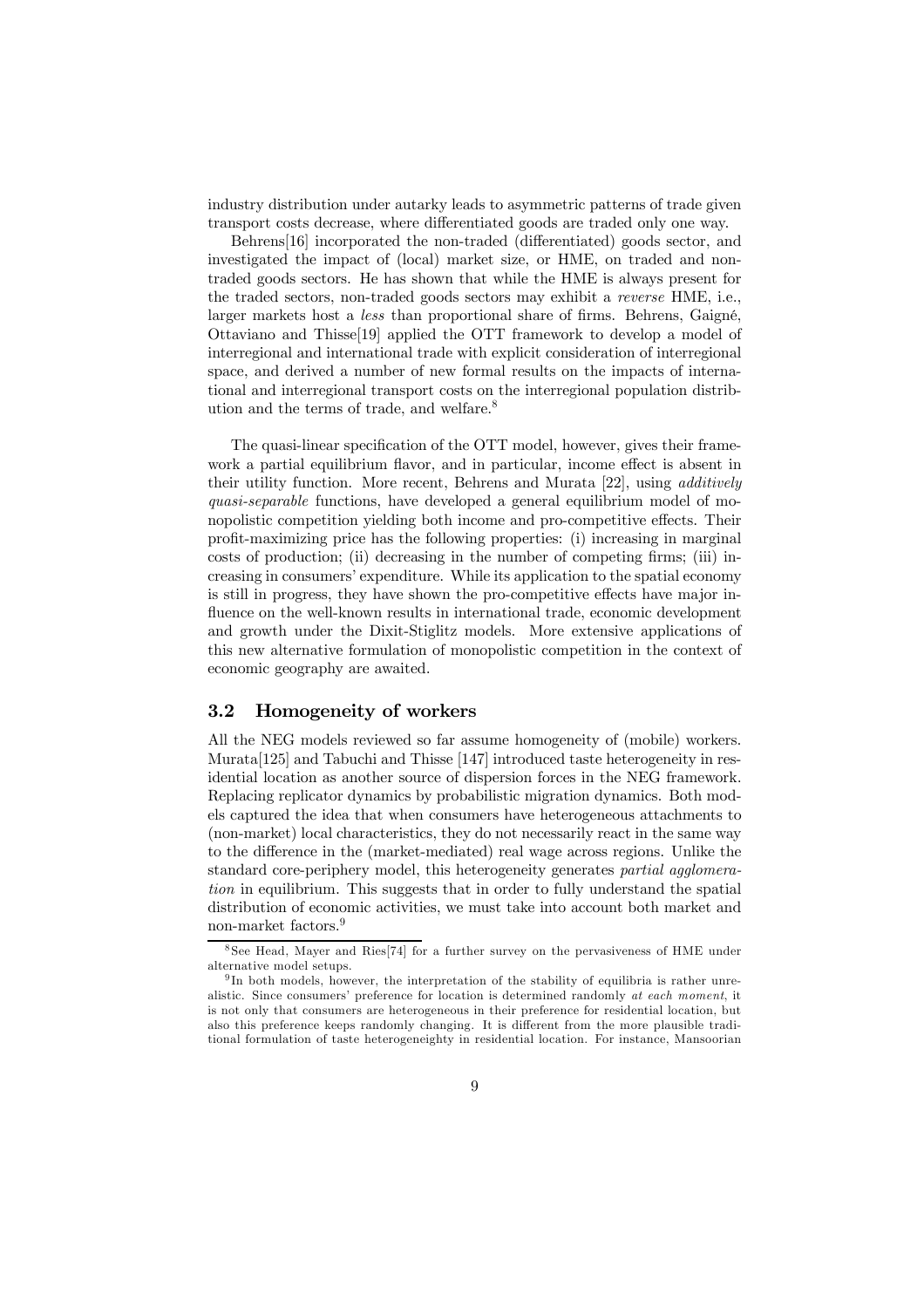Mori and Turrini[121] introduced heterogeneity in the innate skill levels among workers. Products are both horizontally and vertically differentiated, and producing higher quality goods requires workers with higher skills. Selling to customers based in a different location entails iceberg-type transport costs and additional communication costs consisting of fixed loss of quality (i.e., noniceberg transport costs). In this setup, it has been shown that the presence of pecuniary externalities creates a mechanism which always promotes spatial sorting of workers according to their skill levels. In particular, given even a marginal presence of skill heterogeneity and non-iceberg transport costs in the original core-periphery model by Krugman, in all stable equilibria, workers sort themselves across regions in terms of skill level where workers with higher skill choose to stay in the location where aggregate skill and income is higher, while the less skilled stay in the other.

#### 3.3 Homogeneity of location space

In the most NEG models, location space is assumed to be homogeneous, hence the locations of agglomerations are determined purely by the second nature: history and cumulative process of forward and backward linkages. However, there are a few interesting situations in which the first nature advantage of location plays a non-trivial role through its interaction with the second nature advantage.

Matsuyama and Takahashi[114] have investigated interaction between agglomeration economies and regional comparative advantage by developing a tworegion NEG model with non-tradable differentiated goods. These regions are heterogeneous, since each has comparative advantage in different good. Thus, there is a cost of core-periphery structure since the formation of core means high production cost for the goods in which the periphery has comparative advantage.

Krugman [96][97] have modelled the interaction between geographical centrality as the first nature advantage and the agglomeration economies. Fujita and Mori[59] investigated the role of natural ports (transport hub) as a determinant of industrial agglomeration. In the models with a continuos location space, such as Krugman[96] and Fujita and Mori[59], the "geographical centrality effect" and "hub effect", the impact of the presence of advantageous location, appears in the market potential function, and generates a local peak of market potential around at this location. Ago, Isono and Tabuchi[2] instead have shown using the OTT framework that in the presence of pro-competitive effect, the central location may be disadvantageous due to the proximity to a larger number of competitors. Behrens, Lamorgese, Ottaviano and Tabuchi [20] developed a multi-country NEG model in which "economic distance" (e.g., tariffs, transport costs) between countries could be asymmetric, and have derived a number of sharp implications regarding the impacts of the improvements of transport infrastructure and expenditure shifting.

and Myers[110] and Sakashita[142] considered "attachment to home," i.e., other things being equal, each individual prefers to live in his home town, and of course, this home town remains the same forever.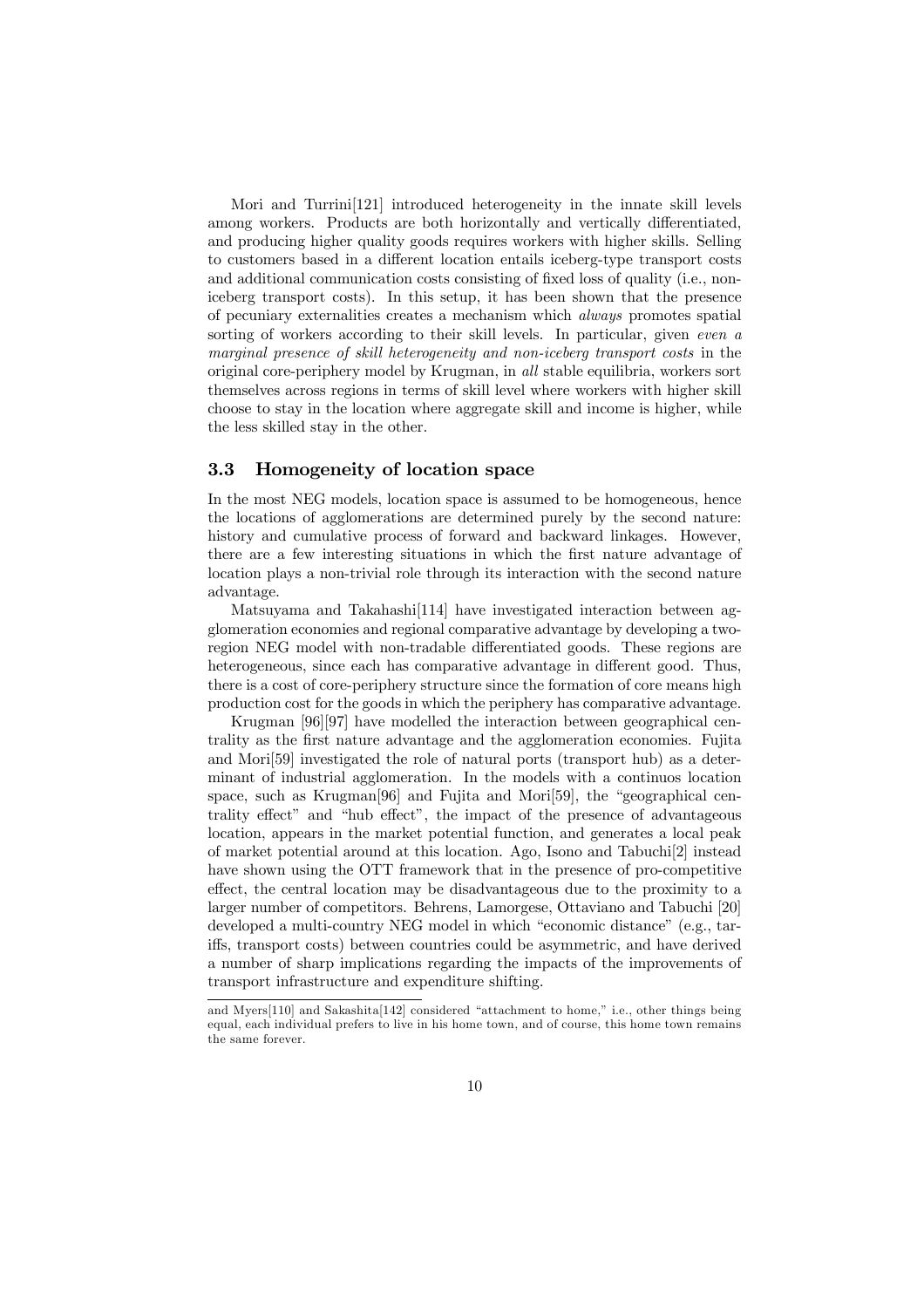#### 3.4 Multi-unit firms and spatial fragmentation

All the NEG models reviewed so far assume that firms are spatially integrated, with each firm conducting its entire operation at a single location. In reality, however, a growing number of firms choose to break down their production process into various stages spread across different regions or countries. This spatial fragmentation of production aims at taking advantage of differences in technologies, factor endowments, or factor prices across places.

To investigate the possible economic consequences of the process of international fragmentation, Fujita and Thisse [67] introduced a general equilibrium model of monopolistic competition with two countries, in which each firm has two units, a headquarter (HQ) and a manufacturing plant. HQs use skilled labor, whereas plants use headquarter services together with unskilled labor. The HQ and plant of each firm need not to be located in the same country. The paper focuses on two distinct facts of globalization: the decrease in the trade costs of goods and the decline of communication costs between HQs and plants within firms. It is shown, in particular, that the decline of communication costs may eventually triggers the re-location of plants into the periphery.

Fujita and Gokan [54] further extended the spatial-fragmentation model of Fujita and Thisse [67] by introducing the possibility of multiple plants for each product, which are to be built in separate countries. It is shown that, with decreasing communication costs, firms producing low trade-cost goods (such as electronics products) tend to concentrate their plants in low wage countries, whereas firms producing high trade-costs (such as automobiles) tend to have multiple plants serving to segmented markets.

Given that the spatial fragmentation of production represents one of the main ingredients of the economic process of globalization, this line of research deserves further efforts.  $^{10}$ 

#### 3.5 Agglomeration and growth

The first-generation models of the NEG are essentially static: once the economy reaches an equilibrium, no further change occurs in the economy unless parameters are exogenously varied. In other words, first-generation models do not account for the possible impact of agglomeration on the rate of innovation, which in turn is likely to influence further the geographical distribution of economic activities and welfare. It is, therefore, essential to extend the NEG framework into a dynamic setting.

Clearly, space and time are intrinsically mixed in the process of economic development, but the study of their interaction is a hard task. Indeed, because both agglomeration and growth are complex phenomena in themselves, one should expect any integrated analysis to face many conceptual and analytical hurdles. Not surprisingly, therefore, the field is still in its infancy and relevant contributions are not many. Yet, the task is not out of reach. Because

 $10$  See Duranton and Puga[45] for a non-NEG formulation of the location problem of multiunit firms.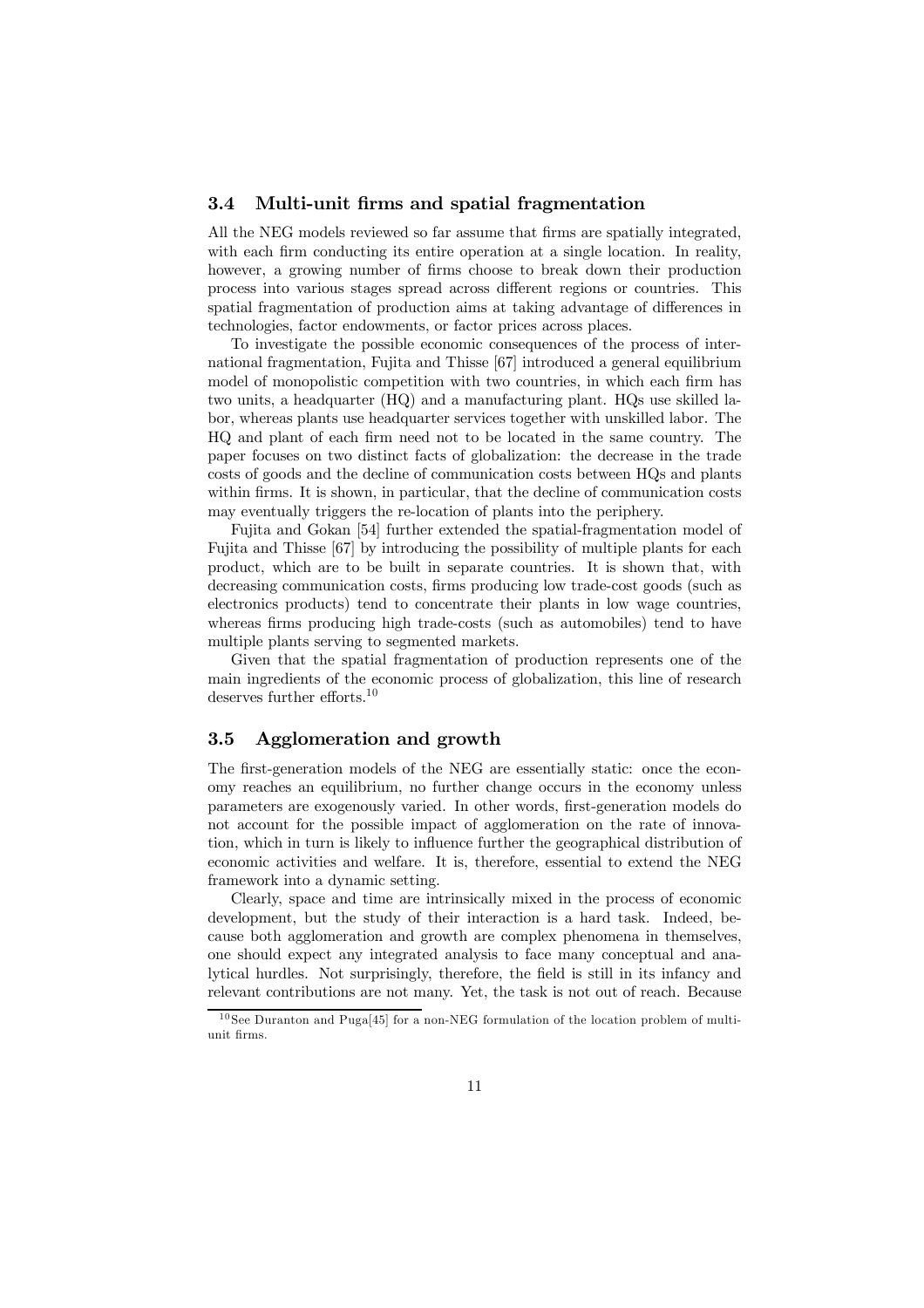both the "new" theories of growth and "new" economic geography share the same basic framework of monopolistic competition, there exists a solid foundation for cross-fertilization between the two fields. The existing contributions that have recently explored the mutual influences between growth and location exploit this formal analogy–see e.g. Waltz[154], Baldwin[9], Martin and Ottaviano[111][112], Baldwin et al. [13], Yamamoto[155]. In particular, Baldwin et al. [14] present several models of growth and agglomeration which are analytically tractable, and examines the welfare impact of various public policies.

Most existing models of growth and agglomeration adopt international settings where the migration of workers across regions or countries are not permitted. This is because the introduction of workers' migration into an endogenous growth model under perfect foresight raises unsuspected problems that are discussed below. Despite those difficulties, it is possible to derive some tentative conclusions that appear to be reasonable. To the best of our knowledge, to date there exist only four papers that allow for labor mobility in a multi-regional (or multi-city) endogenous growth model under perfect foresight: Waltz [154], Baldwin and Forslid [10], Black and Henderson [26] and Fujita and Thisse<sup>[66]</sup>. To illustrate the typical approach in these models, we briefly summarize below the work by Fujita and Thisse[66].

It represents a simple model of endogenous growth for a two-region economy, which combines a Krugman-type core-periphery model with a Grossman-Helpman-Romer-type model of endogenous growth, with horizontally differentiated products. Specifically, the core-periphery model is put in a dynamic framework by adding a research and development sector that uses skilled workers to create new varieties for the modern sector, so that the number of varieties produced in the economy growth with time, while forward-looking behavior and migration are formalized in the same spirit as in Ottaviano, Tabuchi and Thisse[132]. The innovation activity in the R&D sector involves knowledge externalities among skilled workers, which occur more intensely in the same region than across the regions. Thus a more agglomeration of skilled workers in a region leads to a higher productivity of skilled workers in the R&D sector in that region. This leads to the possibility that the additional growth spurred by agglomeration may yield a Pareto-dominant outcome. That is, when the economy moves from dispersion to agglomeration, innovation proceeds at a faster pace. As a consequence, even those who stay put in the periphery are better off than under dispersion, provided that the growth effect triggered by the agglomeration is strong enough.

It must be noted, however, that all the existing studies so far skirt the potentially interesting possibility of the cyclical cross-regional-migration of skilled workers in the economy. This possibility for cyclical change in places arises from the forward-looking behavior of workers under the presence of saving opportunities for averaging the lifetime consumption expenditure to take the advantage of regional differences in wage rates and price indices. Although the existing studies exclude such a possibility by assumption, the phenomenon of the cyclical migration of skilled workers have an interesting and important implication on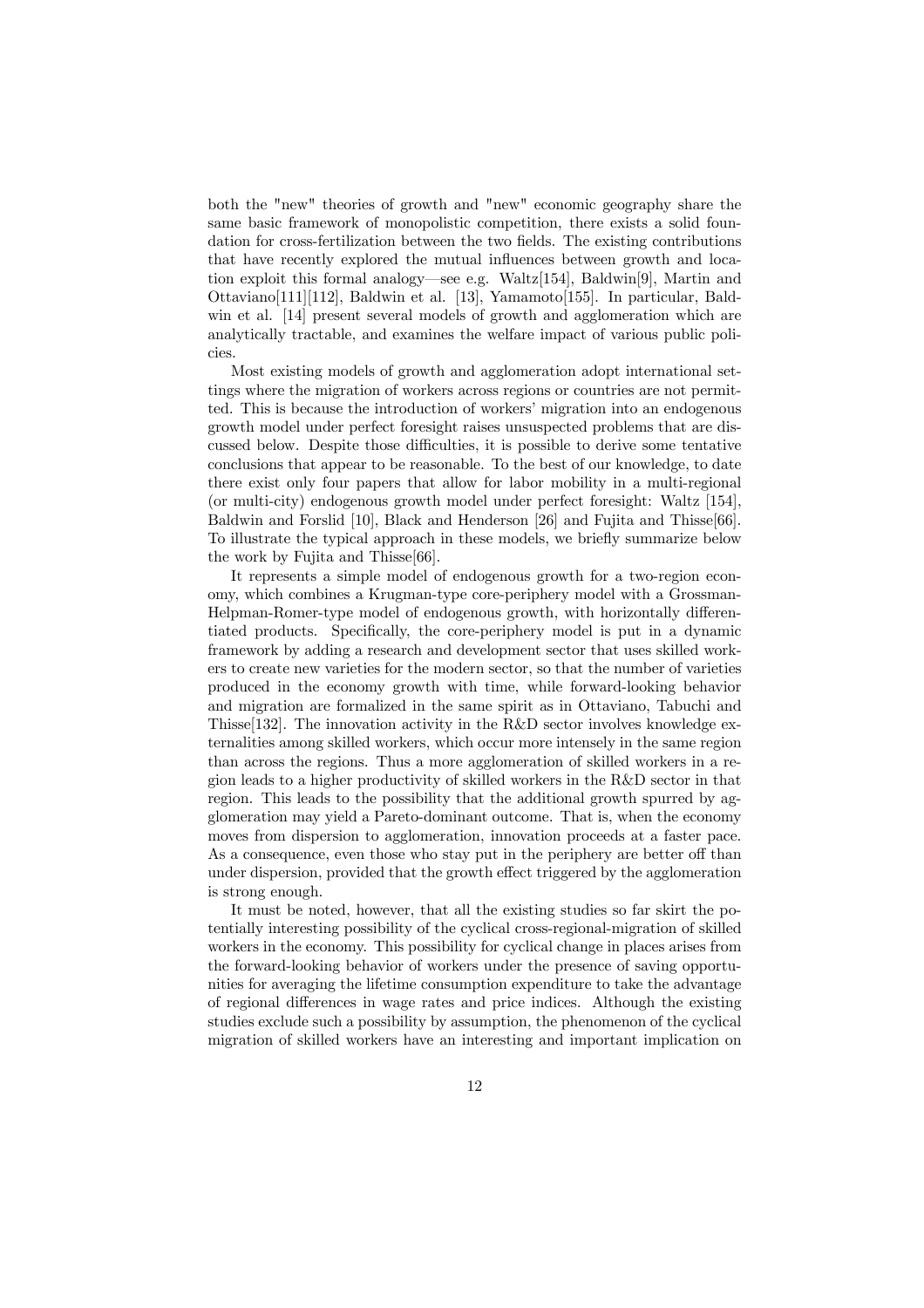the skill / knowledge transfer among regions, as discussed in Section 5.4 below.

#### 3.6 Application to economic development

Most NEG models assume homothetic preferences over agricultural and manufactured goods. This in turn means a constant expenditure share of each final good. This, together with an exogenous employment share as in the standard core-periphery model, may pause a limitation in the application to the problem of economic development. Murata [124][126] explored the role of nonhomothetic preferences in urbanization/agglomeration. He showed how the two laws in economics — the Engel's<sup>[49]</sup> law of the demand shift from agriculture to manufacturing and the Petty's[134] law of the labor reallocation from the primary industry to the secondary or tertiary industries – can be reconciled with an evolution of a spatial economy.11

Yamamoto<sup>[156]</sup> proposed a two-region model in which manufactured goods can be produced either with traditional constant-returns technology or with modern technology using differentiated intermediate goods. He have shown that the industrialization, i.e., the shift from traditional to modern technology in the manufacturing production, takes place when transport costs fall sufficiently so that the markets in the two regions are sufficiently integrated.

## 4 Frontiers in empirical studies

There are many empirical studies related to the NEG. But, very few of them are NEG specific. Here, we focus on the literature that are specific to the NEG.

#### 4.1 Market potential and the spatial wage structure

Hanson[72] examined the spatial correlation between the market potential and the wages across counties in the US. Two specifications of market potential were considered, where one is based on the traditional Harris[73], i.e., the market potential is higher given a greater proximity to demand (income), while the other is based on Helpman[75] where the centrifugal force in Krugman's [93] is replaced by land for housing.<sup>12</sup> In both specifications, he found significant positive correlations. Brakman et. al[29] applied Hanson's[72] model to the case of Germany, and also found positive results.

A similar exercise was conducted by Redding and Venables[140] in the crosscountry context. They also found evidence that the proximity to markets and

 $11$ Three other models of the NEG incorporated nonhomothetic preferences. Puga and Venables[138][139] introduced nonhomothetic preferences in an international model without internal geography. Ottaviano, Tabuchi, and Thisse [132] also used nonhomothetic preferences. However their quasi-linear specification implies a decreasing (rather than increasing) expenditure share of manufactured good according to a rise in the wage rate, while the defining characteristics of economic development are often summarized as a decreasing expenditure share of food and a decreasing employment share of agriculture.

 $12$  See Section 5.1.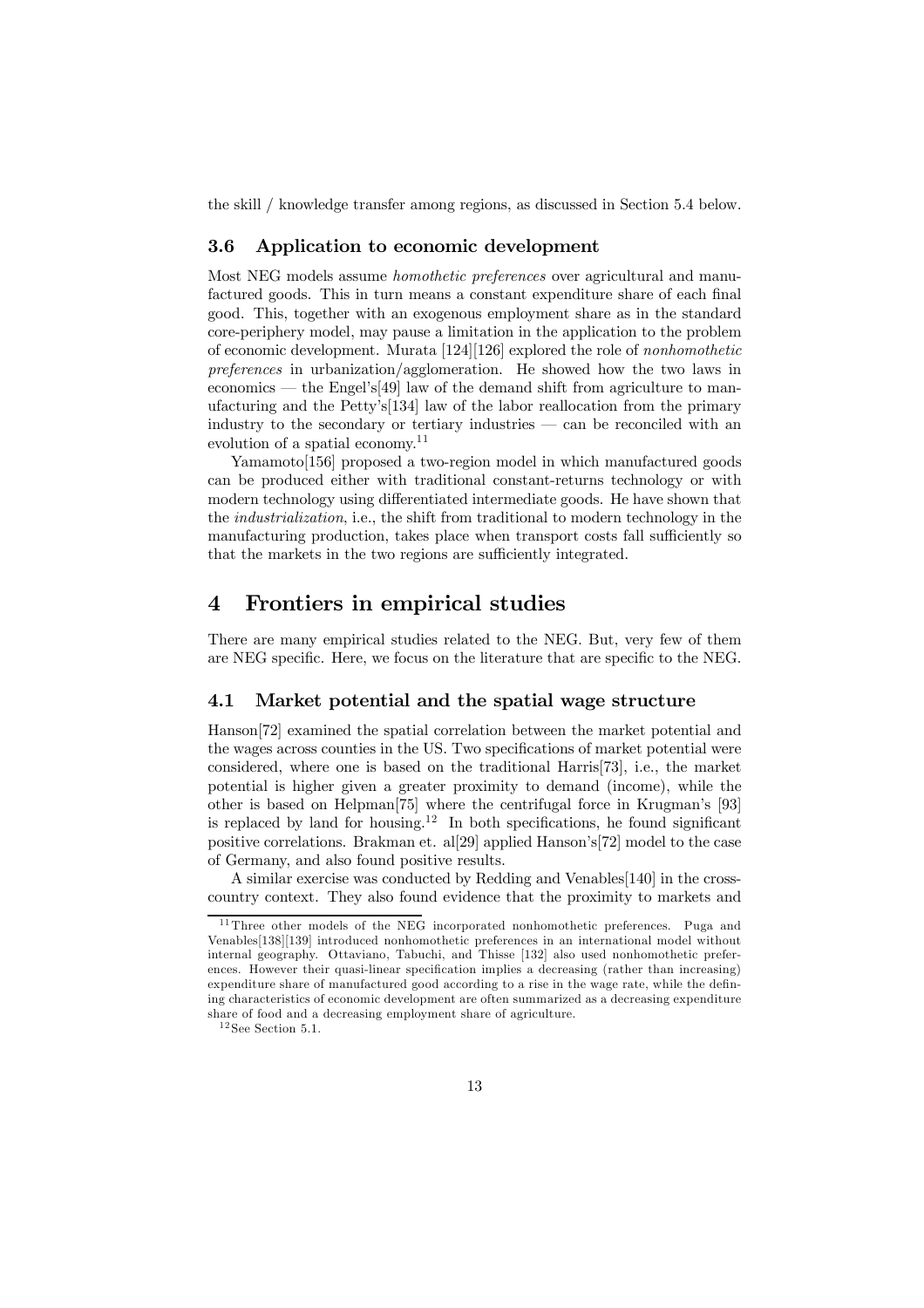sources of supply is significant and quantitatively important in explaining crosscountry variation in per capita income even after controlling for various economic, geographic, social and institutional characteristics.

#### 4.2 Agglomeration shadow and spatial coordination of industrial agglomerations

Transport costs (broadly defined) matter in determining the spatial distribution of economic activities, and thus, interregional and international trade. While this fact is supported by several empirical results, $^{13}$  it is not specific to the NEG. As far as the transport costs, or distance, is concerned, the specific theoretical contribution of the NEG is to provide a microfoundation for the agglomeration shadow (refer to Section 2.2). Distance matters in such away that agglomerations of each industry (roughly) take place at a certain industry-specific distance, where the area between agglomerations is in the agglomeration shadow of the industry, and thus not a profitable location. Moreover, while the spacing of agglomerations differs across industries, there is a mechanism in the NEG framework (e.g., Fujita, Krugman and Mori[57]) that the locations of agglomerations of different industries pull each other, and lock-in via demand/production externalities. So that more localized industries (with a smaller number of agglomerations) tend to agglomerate on top of the agglomerations of less localized industries (with a larger number of agglomerations), constituting a hierarchal structure in which the location with a more localized industry has all the less localized ones as well. If the location of industrial agglomeration is considered to represent a metro area, this result suggests the hierarchical industrial structure among metro areas where naturally a larger metro area has a larger variety of industries, which contains the set of industries located in smaller metro areas as a subset.

To date, very few attempts have been made to identify the spacing of agglomeration and the spatial coordination of agglomerations across industries. Here we review a few related works.

The attempt by Ioannides and Overman [82] was the earliest to test the empirical relevance of the NEG. They investigated, in particular, the role of the distance between agglomerations and the impact of market potential on the size and growth rate of cities. While they obtain only a few robust supportive results, it may be due to their inaccurate specifications for important variables such as distance and market potentials. For instance, the definition of their market potential is closer to that of the traditional Harris's [73], and not specific to each industry. The NEG suggests that the market potential is specific to industry, and it explained the different sizes of agglomeration shadow, and hence, the different spacings of agglomerations of different industries. Also, the distance in their data is one-line distance. Since the topography of the US is quite

 $13$  See Anderson and van Wincoop [6] for a comprehensive survey of emprical evidence for the significance of trade costs. In particular, it is reported that the tax equivalent of iceberg trade costs for industrialized countries is 170 persoent, among which the transport costs account for 21 persent.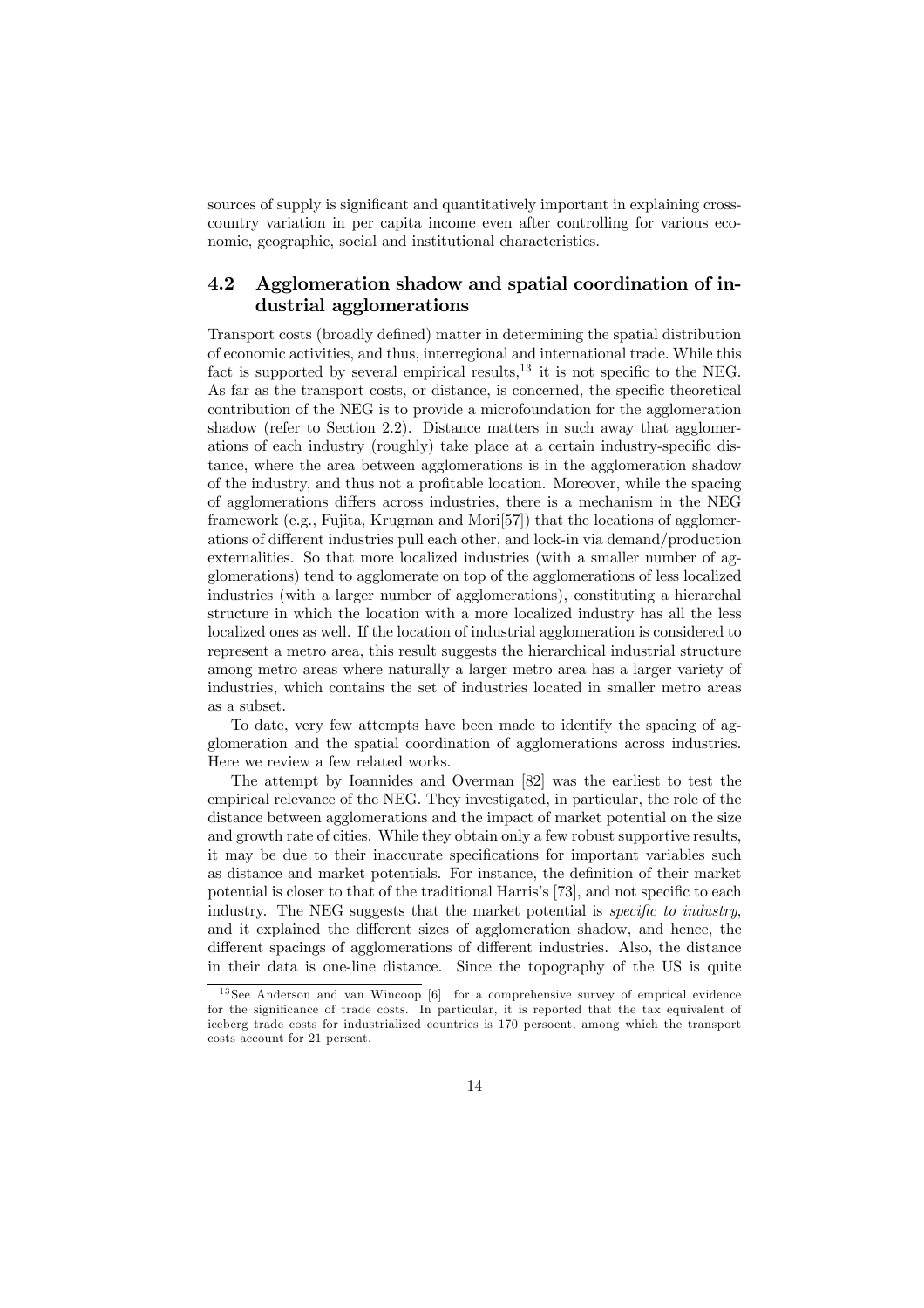inhomogeneous (e.g., road network in the East and Mid-West is much denser than the West and South), it should be somehow controlled.

Duranton and Overman [46], by utilizing the inter-establishment distance data, developed a statistical method to identify the spatial extent of industryspecific as well as inter-industry agglomerations. They also developed the index of industrial localization based on their point pattern data, and found that there is wide variation in the degree of localization across industries.

More direct empirical evidences for the spatial patterns of industrial agglomerations a la NEG have been provided by Mori, Nishikimi and Smith[118][119][120]. Mori, Nishikimi and Smith [118] developed a geographically-decomposable test statistic of industrial localization based on the regional data, and have detected significant difference in the degree of localization between most industries. By computing the regional decomposition of the localization for the case of Japan, they have shown that the localization across metro areas explains on average more than 40% of the total degree of localization (measured at the county level). Moreover, they found evidence for the hierarchical structure in the industrial composition among metro areas. Mori, Nishikimi and Smith [119]?? provided alternative test for this hierarchical structure, and have shown that even after controlling for the industrial diversity of each metro area, and for the number of agglomerations of each industry, this hierarchical structure appears to be robust.

Mori, Nishikimi and Smith[120] was the first to provide a test of the presence of agglomeration shadow. To do this, they first developed a statistical method to identify each industrial agglomeration, and then tested if the distance between the neighboring agglomerations of the same industry is significantly larger than what would be realized if the same number (and areal size) of agglomerations are randomly generated. For the case of Japan, it has been shown that the agglomeration shadows are more clearly detected for less localized industries. Moreover, based on the distance from each agglomeration of a given industry to the nearest agglomeration of another industry, they constructed a test of spatial coordination of agglomerations between each pair of industries. Their preliminary results show that most market-oriented (or second-nature based) industries exhibits strong positive coordination (i.e., their agglomerations pull each other), while those based on the first nature such as the location of natural resources shows little coordination with other industries.

#### 4.3 Home market effects

When production is subject to increasing returns, there is an incentive to concentrate this production in only a small number of locations. Hence the (original) version of the HME: the region with the relatively large number of consumers is the net exporter, and hosts a more than proportional share of firms in the increasing returns sector. In the presence of transport costs, these locations tend to be closer to large markets to save transport costs. Hence, the spatial version of the HME: other things being equal, each region tends to export goods and services for which this region has not only larger domestic market,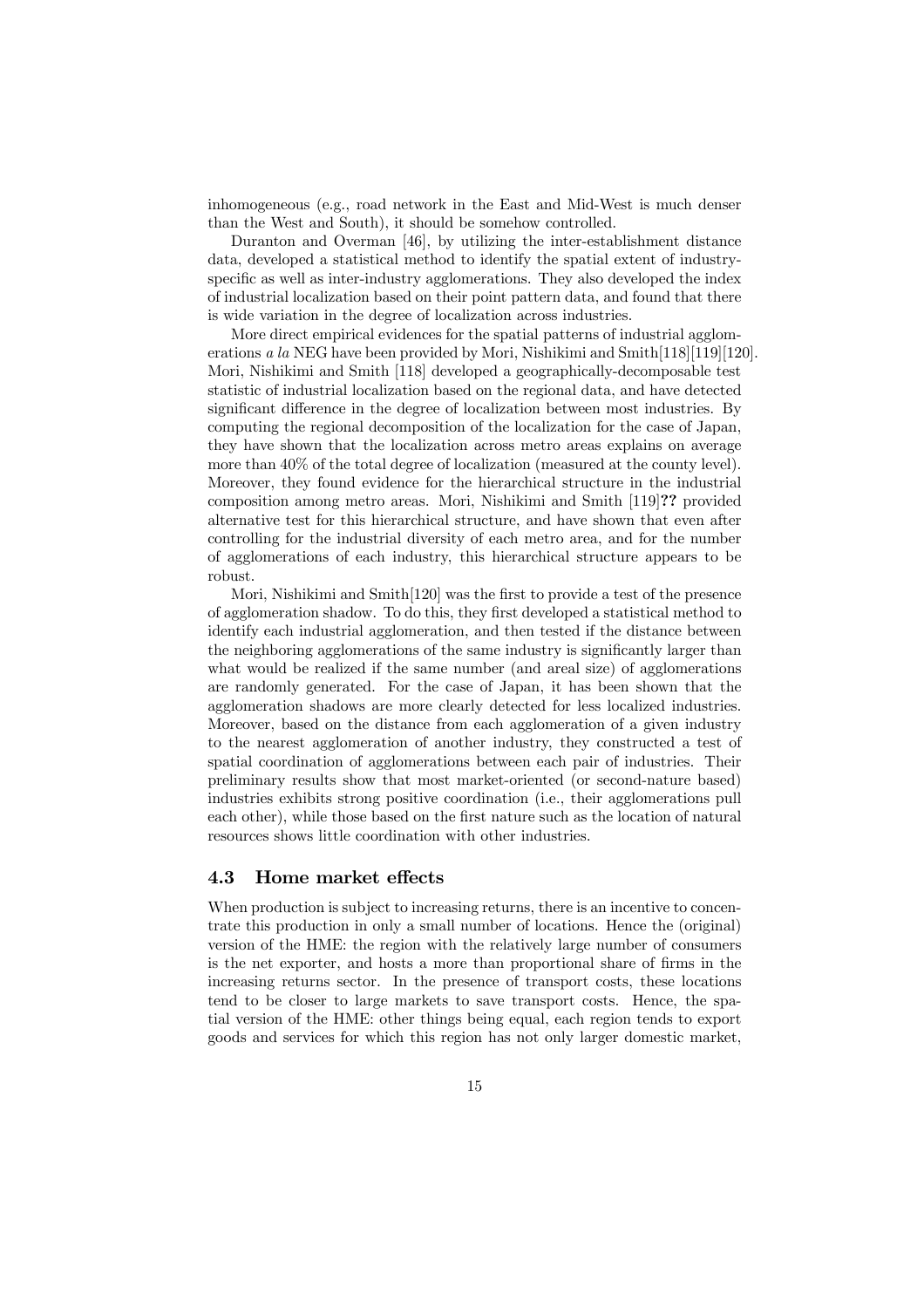but also a greater proximity to foreign markets. For the empirical evidences in terms of the non-spatial (original) version of the HME have been surveyed by several authors.<sup>14</sup> Thus, here we only introduce a new (and the first) contribution regarding this spatial version. Behrens, Lamorgese, Ottaviano and Tabuchi [20] developed a testing framework for the HME in the multi-country economy by extending the model by Krugman [99]. In their model, the advantage of a country as a production site depends on both the relative size of its domestic market and its relative proximity to foreign markets. They have shown that this extended model predicts a HME only after the actual production and trade data have been corrected for the impact of countries differential access to world markets, and in fact confirmed the strong evidence of HME in the world trade data.

#### 4.4 Cumulative process and multiple equilibria

In the NEG framework in which there is no a priori advantageous location, the history and the cumulative process determine the resulting location of economic agglomeration. In such case, multiple (even continuum of) equilibria may prevail. It is not difficult to find the evidence for this path-dependence for an individual industrial localization. But, it is not at all obvious for the case of agglomeration of overall economic activities, or the formation of cities.

A recent work by Davis and Weinstein [39] looked at the effects of the US bombing campaign against Japanese cities, and found that the extent of damage had no effect on the population size of a city once the postwar recovery was fully achieved. That is, prewar population has correctly predicted postwar population, independent of the damage in between. By this result, they conclude that there is no evidence of cumulative effects of temporary shocks (bombing) which we should have expected if multiple equilibria prevail. Davis and Weinstein[40] reexamined their earlier result in a more strict context, and still found no strong evidence for multiple equilibria. But, this evidence is not inconsistent with NEG if the location space is not homogeneous (e.g., Fujita and Mori[59]). Namely, if some locations are given natural advantage such as natural ports with large hinterlands just like many locations of Japanese cities, then it is not surprising that there is strong tendency for economic agglomerations to take place at these locations.

On the other hand, Rhode[141] found evidence of a cumulative process that the economic boom in the Pacific Coast during the second world war boosted California and the West into a higher level equilibrium which persisted thereafter.

Such inconclusive evidences indicate an urgent need for more empirical studies on this topic.

 $14$  See, e.g., Anderson and van Wincoop[6].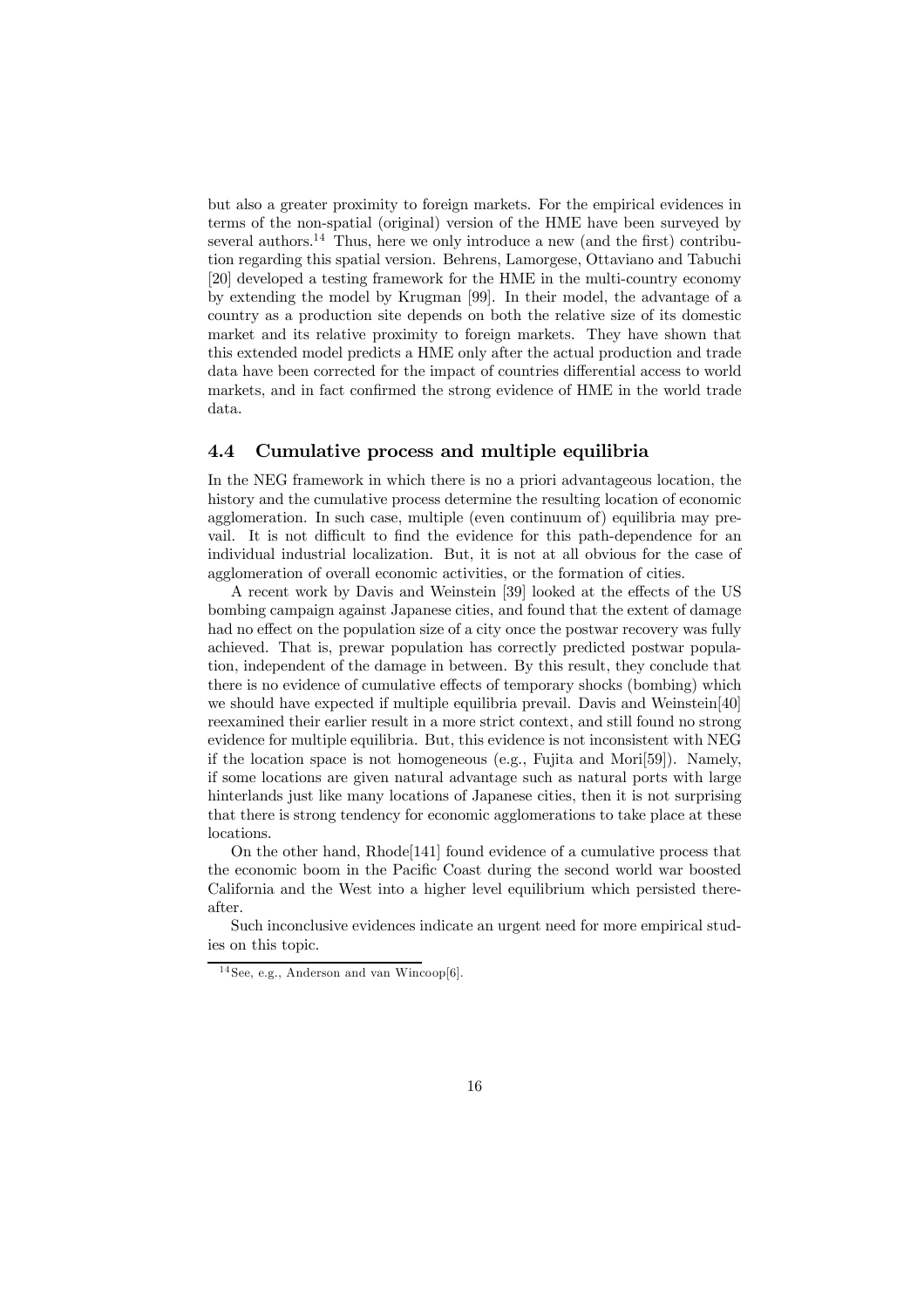### 5 The way forward

#### 5.1 Unifying urban economics and the new economic geography

Urban economics and the new economic geography are largely treated today as two distinct fields, although they deal with essentially the same spatial phenomena. There are two major difference in the model architecture of these two fields.

One is the source of dispersion force. On the one hand urban economics models consider land rents for urban housing (and commuting) as a dispersion force. But, cities in these models are "floating islands," where the intra-city and inter-city spaces are not integrated in the same location space. In fact, in the two region framework, later refinements of the core-periphery model (Helpman[75], Tabuchi[146], Murata and Thisse [127]) by incorporating the land rent for urban housing (and possibly commuting) as the dispersion force have shown that when transport costs of manufactures become sufficiently low, the industry disperses again to the periphery unlike the original Krugman's model. However, given the discrete nature of space, it is difficult to distinguish whether such an industrial dispersion corresponds to the formation of many cities (as in Fujita and Mori[60], Fujita, Krugman and Mori[57], Krugman[95]), to the formation of an industrial belt (as in Mori[116]), or to merely a suburbanization within a metropolitan area (as explored in Fujita and Ogawa[62] and Ogawa and Fujita[128]). Notice, however, that simply incorporating many regions would not solve this problem if the interregional spatial structure is symmetric, i.e., the distance between any pair of regions is the same as in Tabuchi, Thisse and Zeng [148]. Since all the regions are geographically "next to each other," just as in the two-region model, the meaning of "dispersion" into a larger number of regions is not clear. In order to investigate the spatial pattern of agglomeration, the "asymmetry" rather than symmetry of the location space is necessary where not all other regions are neighbors of a region.

On the other hand, the models in the early stage of the NEG framework (Krugman[93], Fujita and Krugman[55], and their direct extensions) considered the immobile resources (such as land) as the source of dispersion force, and by doing so focused on the spatial distribution of cities, while abstracting from the intra-city structure [i.e., a city consists of a (spaceless) point in the location space]. In order to investigate the impact of urban costs on the spatial pattern of agglomeration, we need to unify the NEG models and traditional urban models, and to study both the development of cities (having spatial extent) and industrial agglomeration in the same continuous space.

The other distinction of the two fields is that urban economic models assign big roles to developers and city governments, while the NEG has been concerned with self-organization in space while neglecting developers and governments. An obvious next step is to cross-fertilize the two fields.

Indeed, some efforts have been undertaken along this line in recent years. For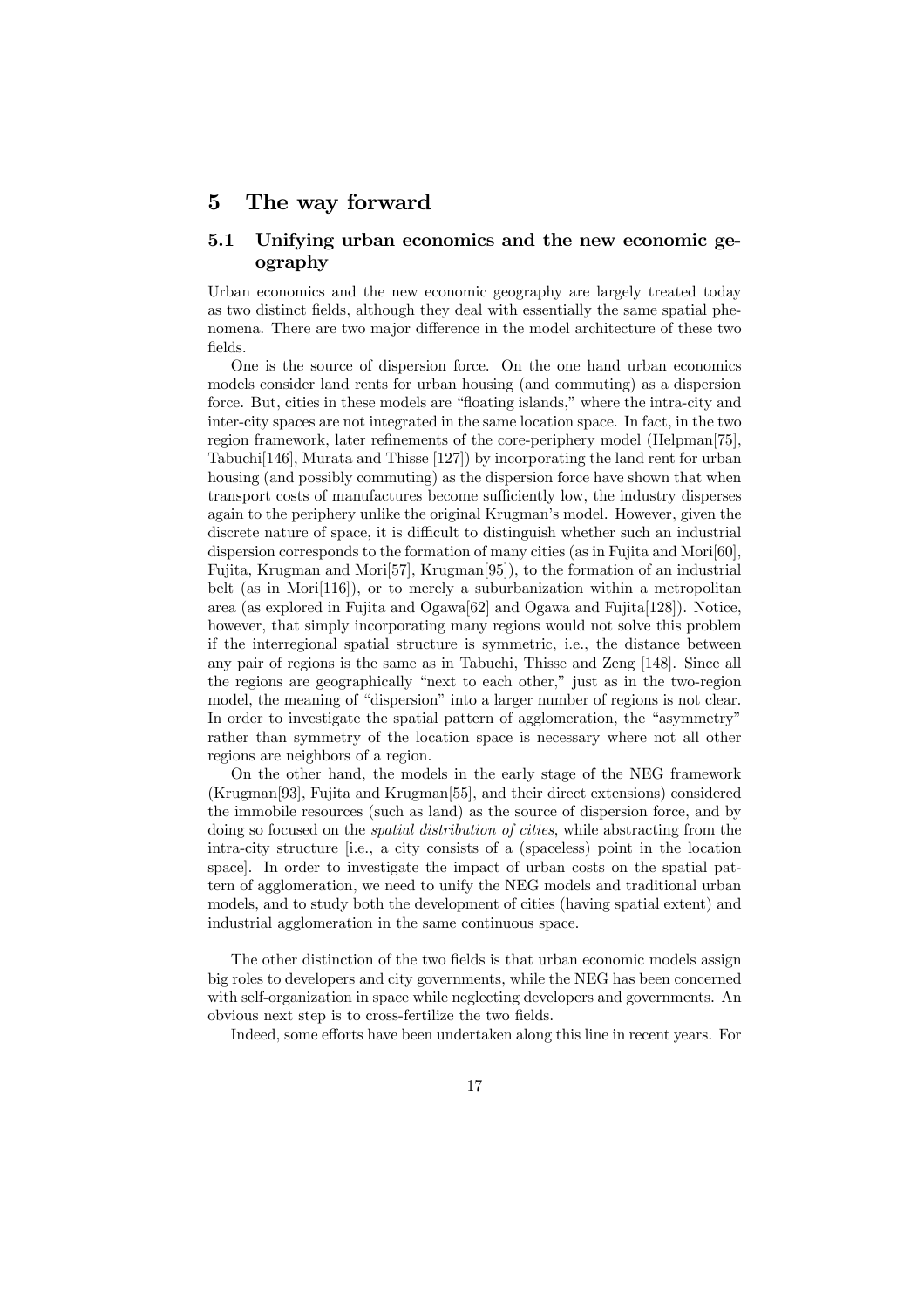example, the introduction of Tiebout-type inter-jurisdictional competition (in taxation and the provision of local public goods) into core-periphery models has been achieved recently by several authors such as Baldwin and Krugman [12], Kind, Midelfart-Knarvik and Schjelderup [89], and Anderson and Forslid [5].<sup>15</sup> The next step would be to graft various urban features (such as land and housing markets, commuting, transportation networks and other urban infrastructure) onto geographical models with local governments. In modeling the competition among cities, however, we should note that most city-governments / developers have, in practice, very limited powers and foresights in choosing their policies. Hence, instead of full-fledged Nash games, it may be more appropriate to use a certain kind of evolutionary games combined with an appropriate political process such as voting.

Eventually, we must squarely face the concept of cities as seedbed for the generation, diffusion and accumulation of knowledge, which is central for the phenomena of innovation and economic growth.<sup>16</sup>

#### 5.2 Morphology and spatial distribution of agglomeration

After all, to date only very limited low-dimension problems— mostly in two region with a few sectors setup— have been solved by pencil-and-paper analyses, and much more interesting issues related to, for instance, the spatial distribution of agglomerations (e.g., the number, size, location and spatial coordination of industrial agglomerations) and the form of agglomeration/dispersion (e.g., if dispersion means suburbanization, megalopolis formation, or emergence of many "discrete" cities, etc.) are left untouched after the initial (informal) explorations by Krugman[95][98], Krugman and Venables[103], Fujita and Mori[60][59], Fujita, Krugman and Mori[57], and Puga and Venables[138]. In particular, as discussed in Section 5.1, under two-region setups, it is not often possible to distinguish between qualitatively different forms of agglomeration and dispersion.

This situation would not probably improve so drastically. For the past decade, the use of numerical simulations became rather minor in the NEG research. However, given the ever improving power of computer hardware and more importantly, the recent popularization of sophisticated object-oriented programming environment,<sup>17</sup> it may be time to revisit the possibility of computable geographical equilibrium models.

While it will continue to be important to pursue building analytically *solv*able models regarding the basic mechanism of agglomeration and dispersion, it will become even more important to build numerically *computable* models. After all, there is great need to finally go beyond the basic two-region-two-industry models and go to asymmetric many-region-many-industry models of trade and geography in order to draw practically useful policy implications. Most models

 $15$  For a review, see Baldwin et al. [14, Ch.15,16].

 $^{16}\mathrm{See}$  Duranton and Puga[43] for a recent development.

<sup>&</sup>lt;sup>17</sup>The standardized (and accessible) version of the most popular object-oriented programming language,  $C++$  (see, e.g., Stroustrup[145]), was made available after the first generation of the NEG works had already been produced.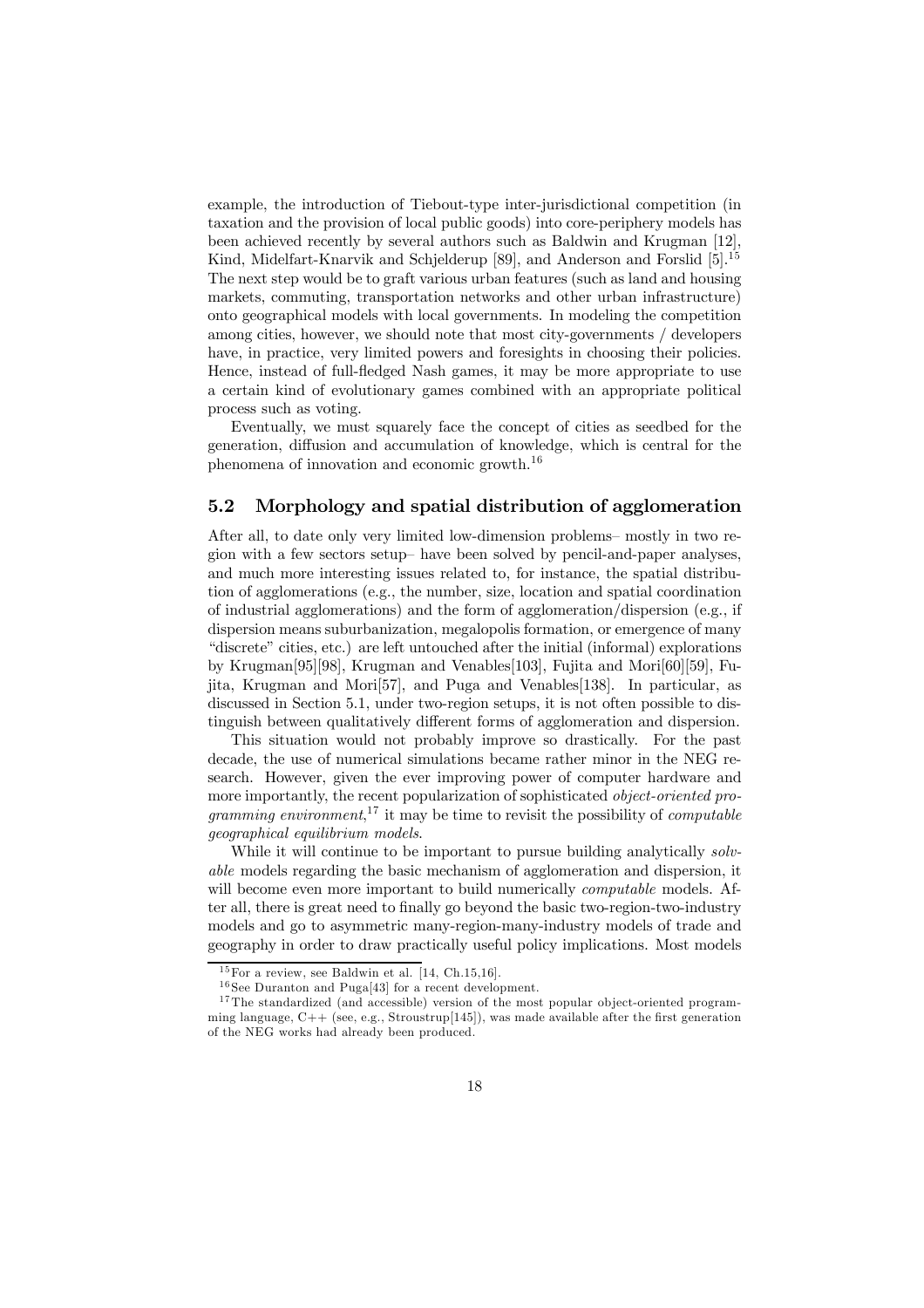with emphasis on the analytical solvability are solvable only in a very limited low-dimensional setup, but they are often not computable numerically (at least in a practical amount of time) once more general spatial and industrial structure are incorporated. A most desirable model would be the one that have solvability at the low dimensional setup and computability even at the fairly high dimensional setup.<sup>18</sup>

#### 5.3 Transportation technology and agglomeration

Industrial agglomerations often appear in association with major transport nodes.19 Obvious examples are those in cities which are usually seen near key junctions of highway networks or large railroad stations. At a more aggregated level, the unprecedented growth in Asian industries in the 1980s took place around the three largest ports in the world: Hong Kong, Singapore, and Kaohsiung.

The coincidence of the industrial agglomeration and transport nodes results from the process of reciprocal reinforcements between them. Of the two reinforcement forces, firms' motivation to save transport costs attracts these firms to locate around transport nodes. Indeed the total transport costs paid by major manufacturing firms in Japan amount to 8.69% of their total sales value (Japan Logistic Systems Association[84]). In addition to these pecuniary costs, firms bear significant time costs for transportation. In particular, they often need business contacts with their customers and material suppliers in other regions. Even within a firm, local managers must regularly meet to discuss business decision. All these things, of course, require frequent business trips across regions which incur a lot of time and money. For another example, assembly firms of electronic products in Asia are constantly subject to uncertain changes in market demand and production technologies. They are thus forced to frequently alter the amount and variety of components to be assembled. If the transportation of components takes time, they need to order them much earlier without knowing the exact type and amount of necessary components. To avoid this sort of risk, they prefer to operate at locations with good transport access, such as large international ports.

The other reinforcement force is that the efficiency of transport nodes is improved by the increase in transport demand stemming from the growth of industrial agglomeration. The basic mechanism originates from scale economies

<sup>&</sup>lt;sup>18</sup> For instance, Ottaviano<sup>[130]</sup>, Ch.3<sup>]</sup> and Mori and Turrini<sup>[121]</sup> propose such "modified" NEG models. They deal with two-by-two setups. The complexity of the model does not explode even after introducing many regions and many monopolistically competitive industries in their models. For instance, the number of real unknowns for a temporary equilibrium in their model is independent of the number of industries, but only depends on the number of regions that have positive agglomeration of some monopolistically competitive industries. Such computability is not present in the original NEG models such as Krugman[93][95] and Fujita and Krugman[55].

 $19$ As Hakimi[70] and its extention by Louvex, Thisse and Beguin[105] have shown that the nodes (and transshipment points) of transport network always contain an optimal location for cost-minimizing firms.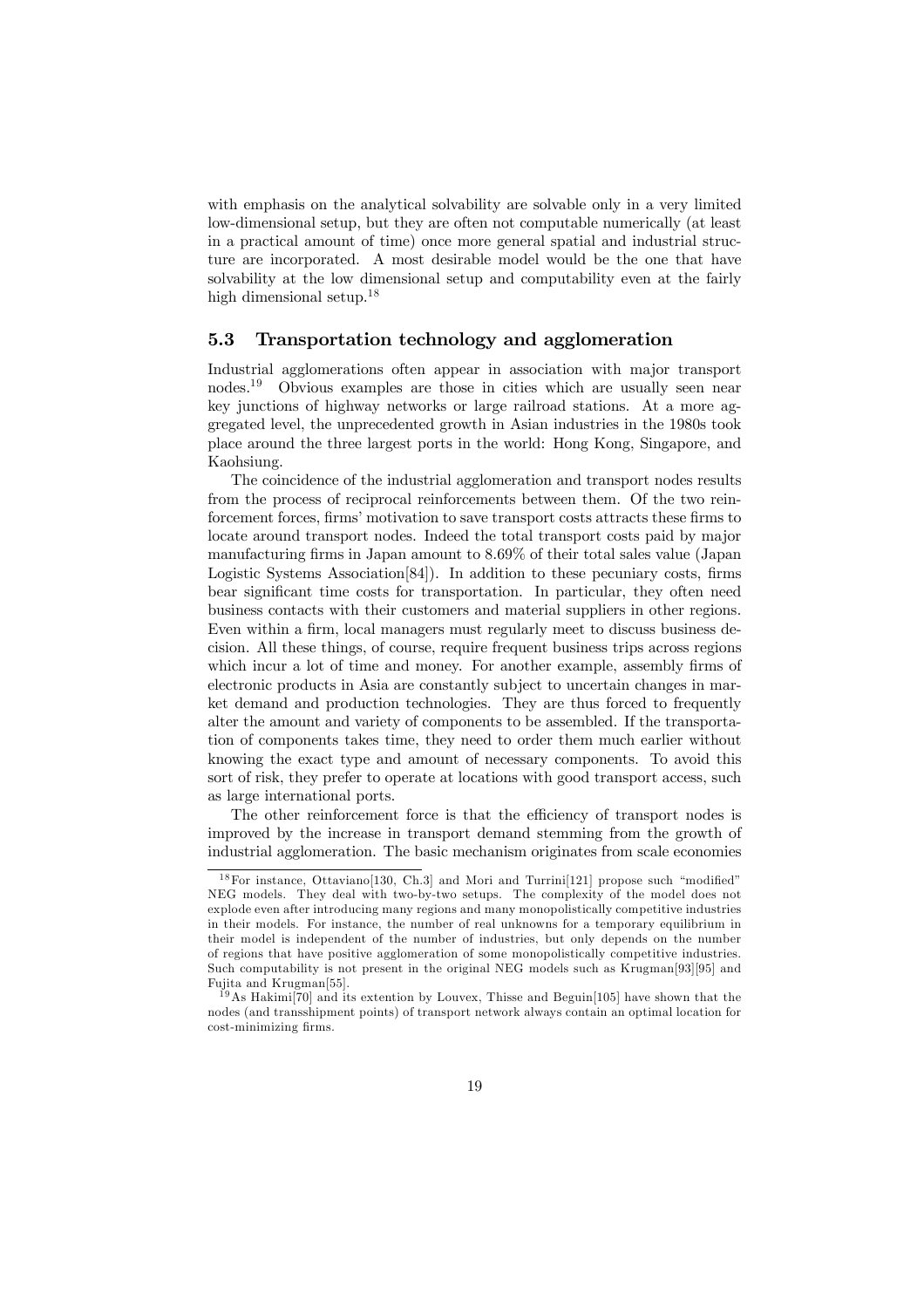in transportation which have been realized by the development of large-sized and high-speed carriers, such as container ships, bullet trains, and jumbo jets. The scale economies provide an incentive for collective transportation and hence stimulate the development of trunk routes and the hub-spoke structure of transportation. The process of the trunk route formation exhibits the following circular causation. Suppose there are frequent transport services on a given link, such that these are available on demand. As a result, a large number of shippers are attracted to use the link, which in turn supports even more frequent transport services on the link. This positive feedback mechanism eventually leads to the endogenous formation of trunk links and transport hubs. When scale economies in transportation rule the transport advantage of each location, a major transport node can spontaneously emerge at any place having large transport demand like the location of industrial agglomeration. We call the above mechanism of circular causation economies of transport density. Several studies have shown evidence that economies of density are significant in air, railroad and maritime transportations.<sup>20</sup>

There are mainly two groups in the existing literature on the causal relationship between industrial location patterns and the transport network structure. The works in one group depict the design of a transport network as a problem of a planner in a transport sector when economies of density exist.<sup>21</sup> However, origin-destination flows between each pair of locations are assumed to be given in their models. As a result, they do not explain how the structure of the transport network affects the industrial location pattern. On the other hand, the works in the other group focus on deriving industrial location patterns under a given structure of the transport network. A few attempts using the NEG framework belong to this group (Fujita and Mori<sup>[59]</sup>, Krugman<sup>[97]</sup> and Mun<sup>[123]</sup>).<sup>22</sup> However, they do not explain how the spatial distribution of economic activities affects the structure of transport network.

Behrens[18] has pointed out the iceberg transport cost in the NEG itself implicitly assumes some form of increasing returns in transportation which tends to generate clustering of firms and consumers at a point on the location space in the NEG models. The first attempt to model the transport sector explicitly in the NEG framework was Takahashi[149] who developed microfounded formulation of economies of transport density endogenizing the transport sector in the context of the two-region setup. Due to the two-ness of the location space, however, there is no network or hub formation in this model, thus interdependence between the agglomeration patterns and the structure of transport network is yet to be explained.<sup>23</sup> Further development in this direction is obviously among

<sup>&</sup>lt;sup>20</sup> See Brueckner and Spiller<sup>[31]</sup> Brueckner, Dyer and Spiller<sup>[30]</sup>, and Caves, Christensen and Tretheway[34] for the case of air transportation, and Braeutigam, Daughety and Turnquist[27][28] for the case of rail transportation., Mori and Nishikimi[117] for the case of maritime transportation.

 $21$  See, e.g., Campbell[33] and Hendricks, Piccone and Tan[81].

 $22$  See also Konishi<sup>[90]</sup> and Mun<sup>[122]</sup> for models outside the NEG framework.

 $23$  Even outside the NEG, Mori and Nishikimi[117] remain to be the only model which explains the interdependence between industrial location and transport network formation (i.e. hub formation) incorporating the econoimies of transport density in a three-country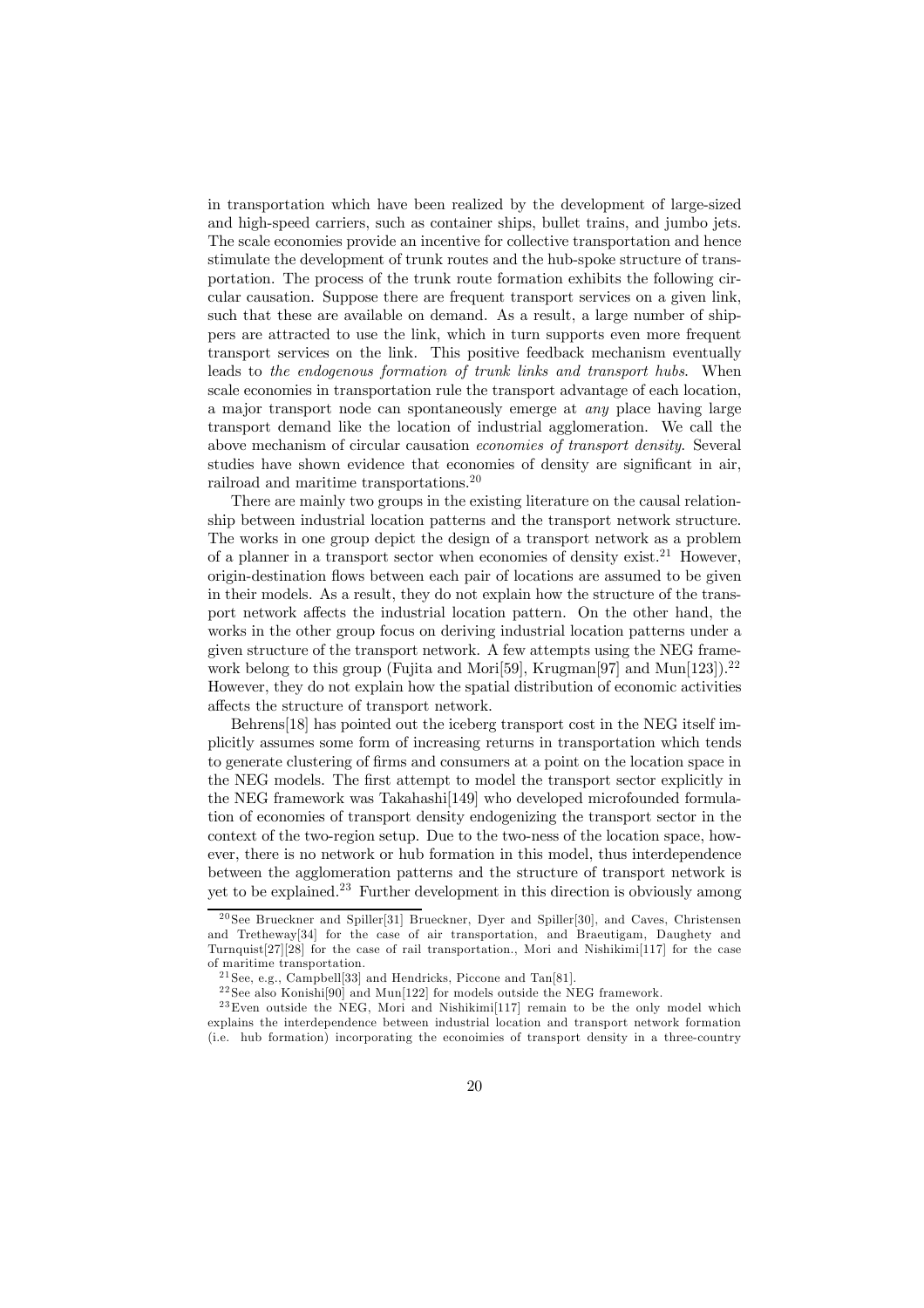the most immediate agenda.

Finally, we may note that in the actual application of NEG models, it is important to distinguish the two different types of impediment to trade in space, i.e., transport costs for goods and communication costs for doing business over space. The recent work by Fujita and Thisse [67] and Fujita and Gokan [54] suggests that transport costs for goods and communication costs among business units exerts different effects on the spatial organization of economic activities.

In short, comprehensive studies on the nature and modeling of transportation activities should be, of course, a central concern for the further development of the NEG.

#### 5.4 Linkages through the creation and transfer of knowledge in space

In most models of the NEG so far, agglomeration forces arise solely from pecuniary externalities through linkage effects among consumers and industries, neglecting all other possible sources of agglomeration economies such as knowledge externalities and information spillovers. This has led to the opinion that the theories of the NEG have been too narrowly focused, ignoring as much of the reality as old trade theory.

We fully understand the concern. But, first, let us defend our position. It is true that the theoretical framework of the NEG has been very narrowly focused. But, it was a deliberate choice. That is, such a narrow focus of the NEG was designed in order to establish a firm micro-foundation of geographical economics based on modern tools of economic theory. It does not necessarily mean that the NEG is limited to such a narrow range of models and issues. On the contrary, its framework is widely open to further development. Indeed, recently many of such possibilities are being explored vigorously by many young scholars, as some of them have been reviewed in this paper.

That much said, however, we admit that there still remains a big room for further development of the NEG. In particular, there remains one type of agglomeration forces of which micro-foundations have seen little development so far: that is, the linkages among people through the creation and transfer of knowledge, or in short, the K-linkages. (Hereafter, "knowledge" is defined broadly to include ideas and information.)

Traditionally, K-linkage effects have been called either "knowledge spillovers" or "knowledge externalities". However, the term, "spillovers", tends to have a connotation of passive effects. And, the term, "externalities", tends to imply too many different things at once. So, in the remaining discussion, instead of knowledge spillovers or externalities, we use the term, K-linkages, in order to emphasize that they represent the agglomeration forces resulting from the activities related to both the "creation of knowledge" and the "transfer of knowledge" or "learning" (either in an active way or a passive way). In contrast to the K-linkages, the traditional linkages through the production and transactions

trade model.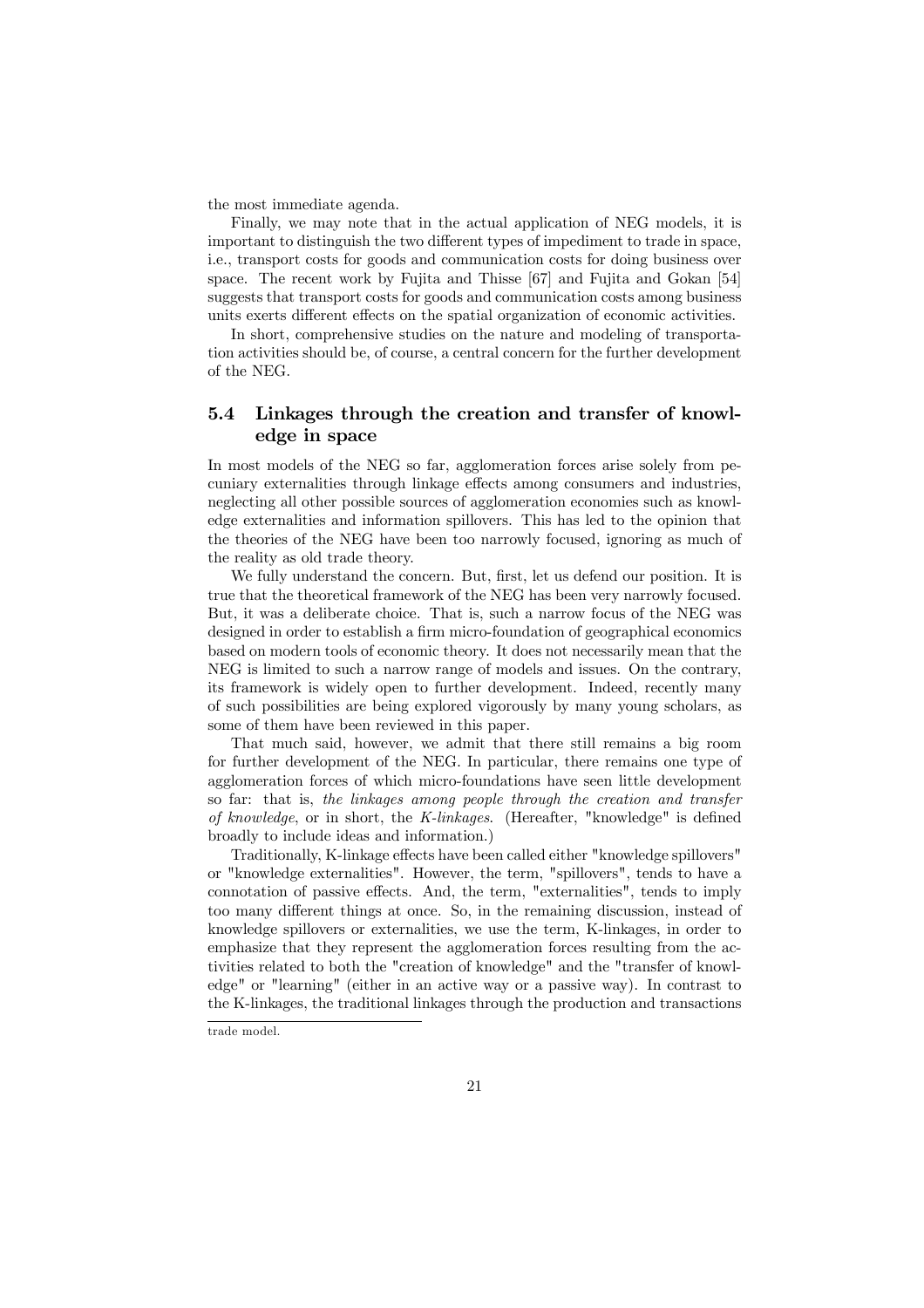of (traditional) goods and services may be called the " $E$ -linkages" (where "E" representing the economic activities in the traditional economics).

Using such a terminology, we may imagine that the agglomeration forces in the real world arise from the dual effects of E-linkages and K-linkages. In this context, we conjecture that the role of K-linkages has been becoming increasingly more dominant recently. Yet, developing the micro-foundations of K-linkages seem to be the most challenging task, largely left for young scholars in the future.

We are in haste to add that there has been a great amount of conceptual studies on knowledge externalities / spillovers in a spatial context, starting with Marshall (1890), and including more recent pioneering work such as Jacobs[83], Anderson<sup>[4]</sup> and Lucas<sup>[106]</sup> in an urban context, and Porter<sup>[135]</sup> in the context of industrial clusters. Yet, it would be fair to say that there is a lot of room left for advancing the micro-foundations of K-linkages in space. Particularly, in developing the micro-foundations of K-linkages, "creation of knowledge" must be clearly distinguished from "transfer of knowledge" or "learning". Furthermore, for the creation of new ideas, cooperation among heterogeneous people are essentially important. Yet, through communication and migration, the degree of the heterogeneity of people in a region changes over time. Thus, the nature of K-linkages is essentially dynamic, and hence their full-fledged treatment requires a dynamic framework.

Recently several pioneering works have appeared on the dynamic models of K-linkages, although they are mostly aspatial. Among others, Jovanovic and Rob[87][86], Jovanovic and Nyarko[85], Auerswald et. al.[7], and Keely[88] present micro-models of K-linkages. These studies are mostly concerned with the dynamics of vertical differentiation of knowledge. In contrast, Berliant Reed and Wang[25] and Berliant and Fujita[24] are concerned with the dynamics of heterogeneous knowledge differentiation through the cooperative processes of knowledge creation and transfer.

Building upon such pioneering works, it is hoped that micro-foundations of K-linkages in space will be developed in the near future. Then, we may be able to develop a comprehensive theory of the NEG, which integrates fully the dual effects of E-linkages and K-linkages in space. Using such a generalized framework, for example, we may be able to explore the economic implications of cyclical migration of skilled workers (suggested in Section 3.5) on the interregional transfer of knowledge and skills as well as on the knowledge-heterogeneity within each region and among regions.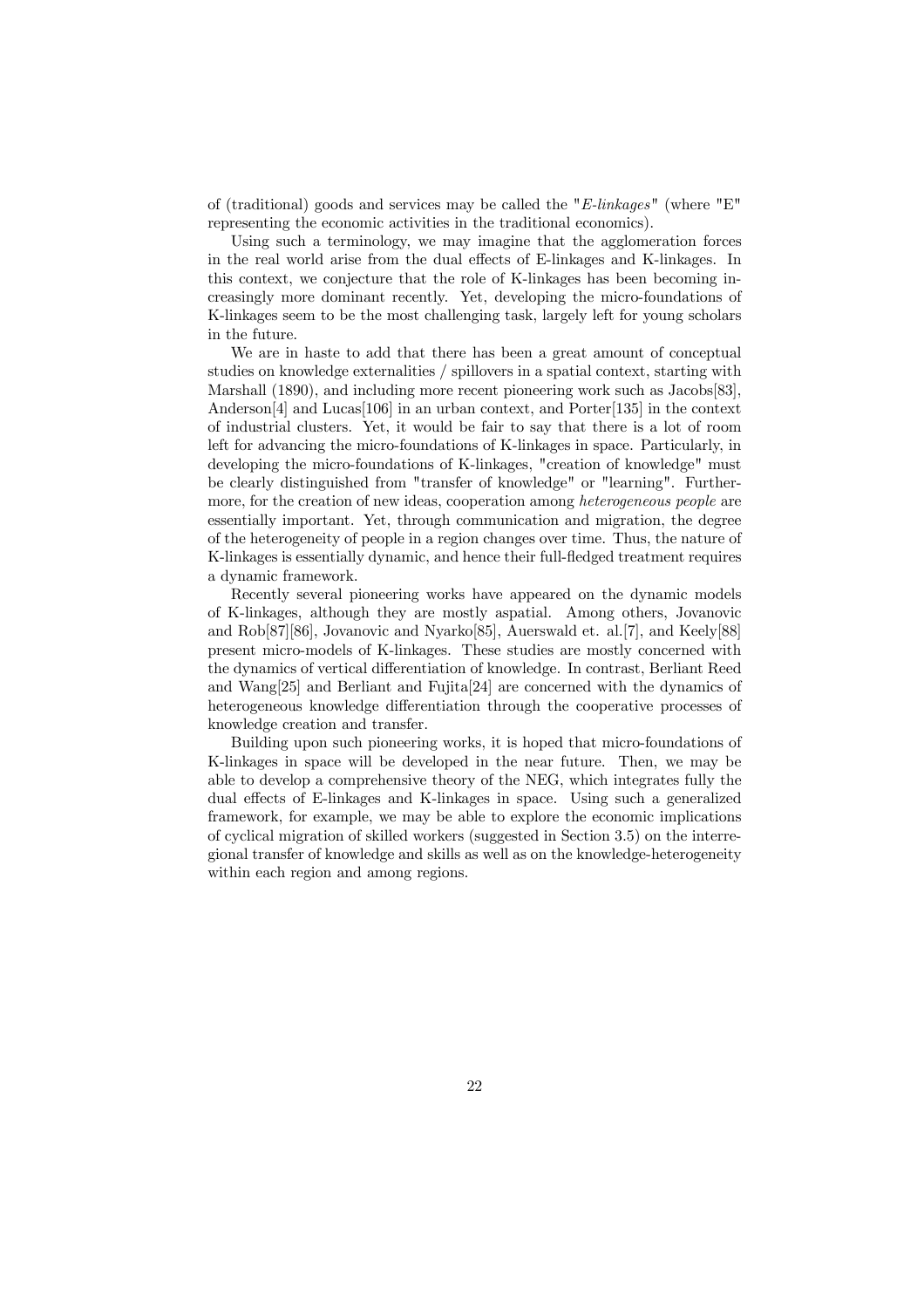## References

- [1] Abdel-Rahman H, Fujita M (1990) Product variety, Marshallian externalities and city sizes. Journal of Regional Science 30: 165-183
- [2] Ago T., Isono, I, Tabuchi, T (2004) Locational disadvantage of the hub. CIRJE Discussion Paper F-224, University of Tokyo
- [3] Alonso W (1964) Location and Land Use. Harvard University Press, Cambridge MA
- [4] Anderson ÅE (1985) Kreativitet. Storstandens Framtid, Prisma
- [5] Anderson F, Forslid R (2003) Tax competition and economic geography. Journal of Public Economic Theory 5: 279-304
- [6] Anderson JE, van Wincoop E (2004) Trade costs. Journal of Economic Literature 42: 691-751
- [7] Auerswald P, Kauffman S, Lobo J, Shell K (2000) The production recipes approach to modelling technological innovation: an application to learning by doing. Journal of Economic Dynamics and Control 24: 389-450
- [8] Beckmann MJ (1976) Spatial equilibrium in the dispersed city. in Papageorgiou YY(ed.). Mathematical Land Use Theory. Lexington, MA: Lexington Books, 117-125
- [9] Baldwin RE (1999) Agglomeration and Endogenous Capital. European Economic Review 43: 253-280
- [10] Baldwin RE, Forslid R (2000) The Core-Periphery Model and Endogenous Growth: Stabilizing and De-stabilizing Integration. Economica 67: 307- 324
- [11] Baldwin RE, Forslid R, Martin P, Ottaviano G, Robert-Nicoud F (2003) Economic Geography and Public Policy. Princeton University Press, Princeton NJ
- [12] Baldwin RE, Krugman P (2000) Agglomeration, integration and tax harmonization. Discussion paper No.2630. Center for Economic Policy Research
- [13] Baldwin RE, Martin P, Ottaviano G (2001) Global income divergence, trade and industrialization: the geography of growth take-off. Journal of Economic Growth 6: 5-37
- [14] Baldwin R, Forslid R, Martin P, Ottaviano G, Robert-Nicoud F (2003) Economic Geography and Public Policy. Princeton University Press, Princeton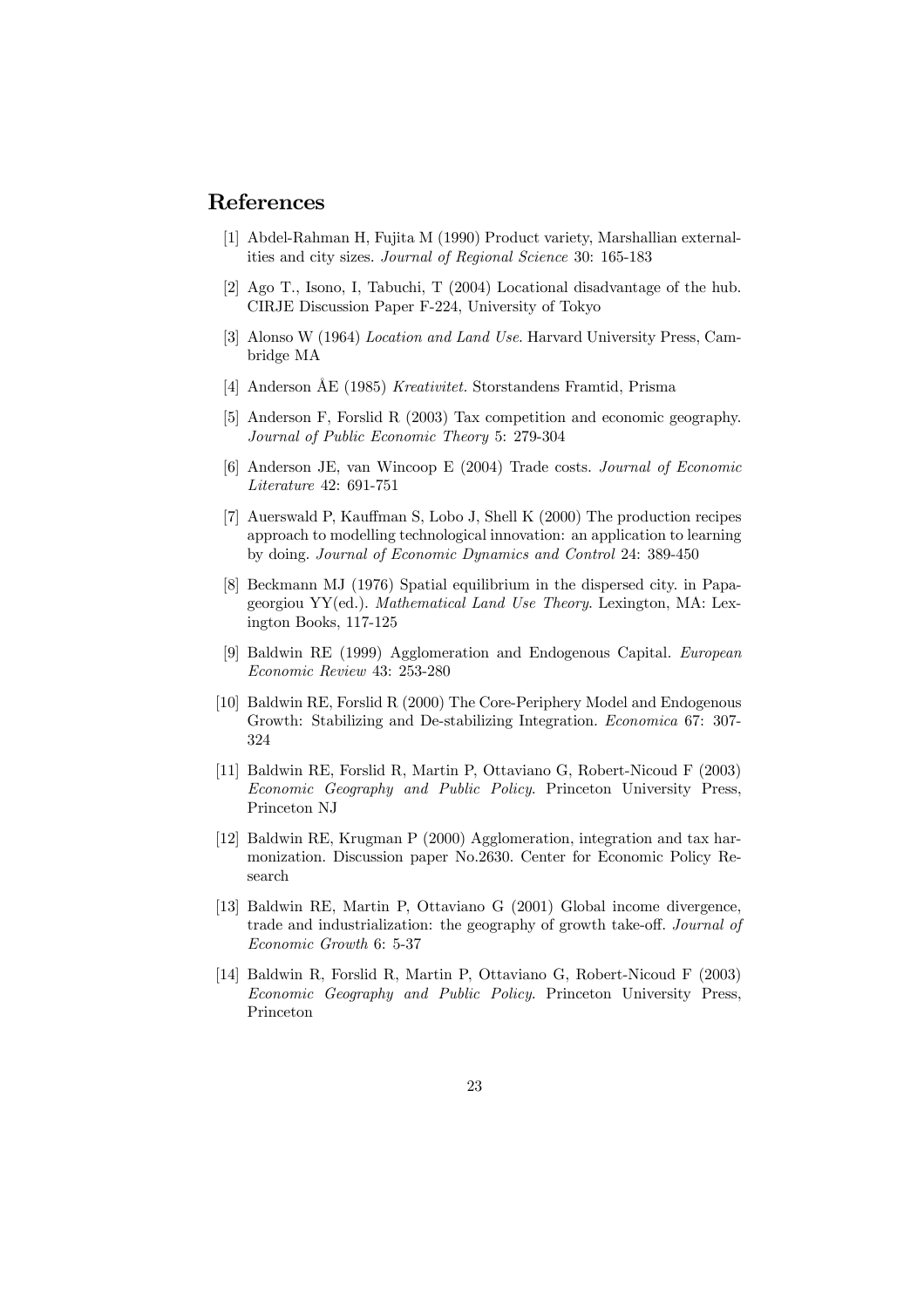- [15] Behrens K (2004) Agglomeration without trade: how non-traded goods shape the space-economy. Journal of Urban Economics 55: 63-92
- [16] Behrens K (2005) Market size and industry location: traded vs non-traded goods. Journal of Urban Economics, forthcoming
- [17] Behrens K (2005) How endogenous asymmetries in interregional market access trigger regional divergence. Regional Science and Urban Economics, forthcoming
- [18] Behrens K (2004) On the location and 'lock-in' of cities: geography vs. transportation technology. Mimeograph. Center for Operations Research and Econometrics, Université catholique de Louvain
- [19] Behrens K, Gaigné C, Ottaviano GIP, Thisse J-F (2003) Inter-regional and international trade: Seventy years after Ohlin. Discussion paper No.4065, Centre for Economic Policy Research
- [20] Behrens K, Lamorgese AR, Ottaviano GIP, Tabuchi T (2004) Testing the 'home market effect' in a multi-country world: A theory-based approach.
- [21] Behrens K, Lamorgese AR, Ottaviano GIP, Tabuchi T (2005) Changes in infrastructure and tariff barriers: local vs global impacts. Mimeograph. CORE, Université catholique de Louvain
- [22] Behrens K, Murata Y (2005) General equilibrium models of monopolistic competition: CRRA versus CARA, mimeograph. CORE, Université catholique de Louvain
- [23] Behrens K, Lamorgese AR, Ottaviano GIP, Tabuchi T (2004) Testing 'home mareket effect' in a multi-country world: a theory-based approach. Discussion Paper No.4468. Center for Economic Policy Research
- [24] Berliant M, Fujita M (2004) Knowledge creation as a square dance on the Hilbert cube. Discussion Paper No.14, Institute of Developing Economies, Japan
- [25] Berliant M, Reed R, Wang P (2003) Knowledge exchange, matching, and agglomeration. Mimeo
- [26] Black D, Henderson JV (1999) Urban growth theories. Journal of Political Economy 107: 252-282
- [27] Braeutigam RR, Daughety AF, Turnquist MA (1982) The estimation of a hybrid cost function for a railroad firm. Review of Economics and Statistics 64: 394-404
- [28] Braeutigam RR, Daughety AF, Turnquist MA (1984) A firm specific analysis of economies of density in the U.S. railroad industry. The Journal of Industrial Economics 33: 3-20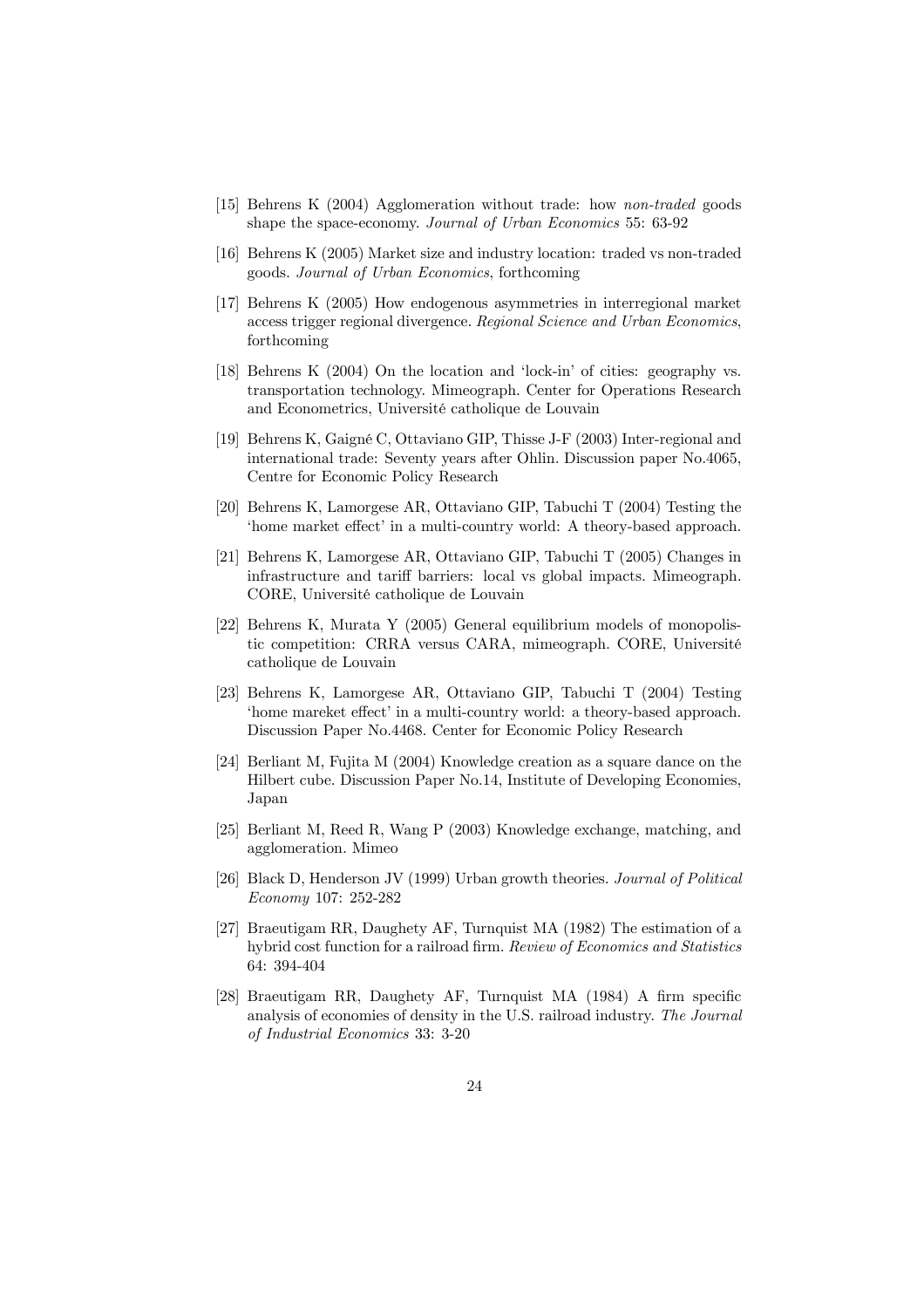- [29] Brakman S, Garretsen H, van Marrewijk C, Schramm M (2003) Empirical research in geographical economics. In Brakman S, Heijdra BJ (eds.) The Monopolistic Competition Revolution in Retrospect. Cambridge: Cambridge University Press: Ch.12
- [30] Brueckner JK, Dyer NJ, Spiller PT (1992) Fare determination in airline hub-and-spoke networks. The Rand Journal of Economics 23: 309-333
- [31] Brueckner JK, Spiller PT (1991) Competition and mergers in airline networks. International Journal of Industrial Organization 9: 323-342
- [32] Brulhart M, Traeger R (2005) An account of geographic concentration patterns in Europe. Regional Science and Urban Economics, forthcoming
- [33] Campbell JF (1996) A survey of network hub location. Studies in Locational Analysis 6: 31-49
- [34] Caves DW, Christensen LR, Threthway MW (1984) Economics of density versus economies of scale: why trunk and local service airline costs differ. The Rand Journal of Economics 15: 471-489
- [35] Chinitz, B. (1961), Contrasts in agglomeration: New York and Pittsburgh. Papers and Proceedings of the American Economic Association 51, 279- 289
- [36] Christaller W (1933) Die Zentralen Orte in Süddeutschland. Gustav Fischer, Jena, Germany. English translation by Bakin CW, Central Places in Southern Germany (1966) Prentice Hall, Englewood Cliffs, NJ.
- [37] Cronon W (1991) Nature's Metropolis: Chicago and the Great West. Norton, New York
- [38] Davis DR, Weinstein DE (1999) Economic geography and regional production structure: an empirical investigation. European Economic Review 43:379-407
- [39] Davis DR, Weinstein DE (2002) Borns, bombs, and break points: the geography of economic activity. American Economic Review 92: 1269- 1289
- [40] Davis DR, Weinstein DE (2004) A search for multiple equilibria in urban industrial structure. Working paper No.10252. National Bureau of Economic Research
- [41] Dixit AK, Stiglitz JE (1977) Monopolistic competition and optimum product diversity. American Economic Review 67: 297-308
- [42] Dobkins LH, Ioannides (2000) Dynamic evolution of the size distribution of U.S. cities. In: Huriot JM, Thisse J-F (eds). Economics of Cities: Theoretical Perspectives. Cambridge University Press, Cambridge: 217-260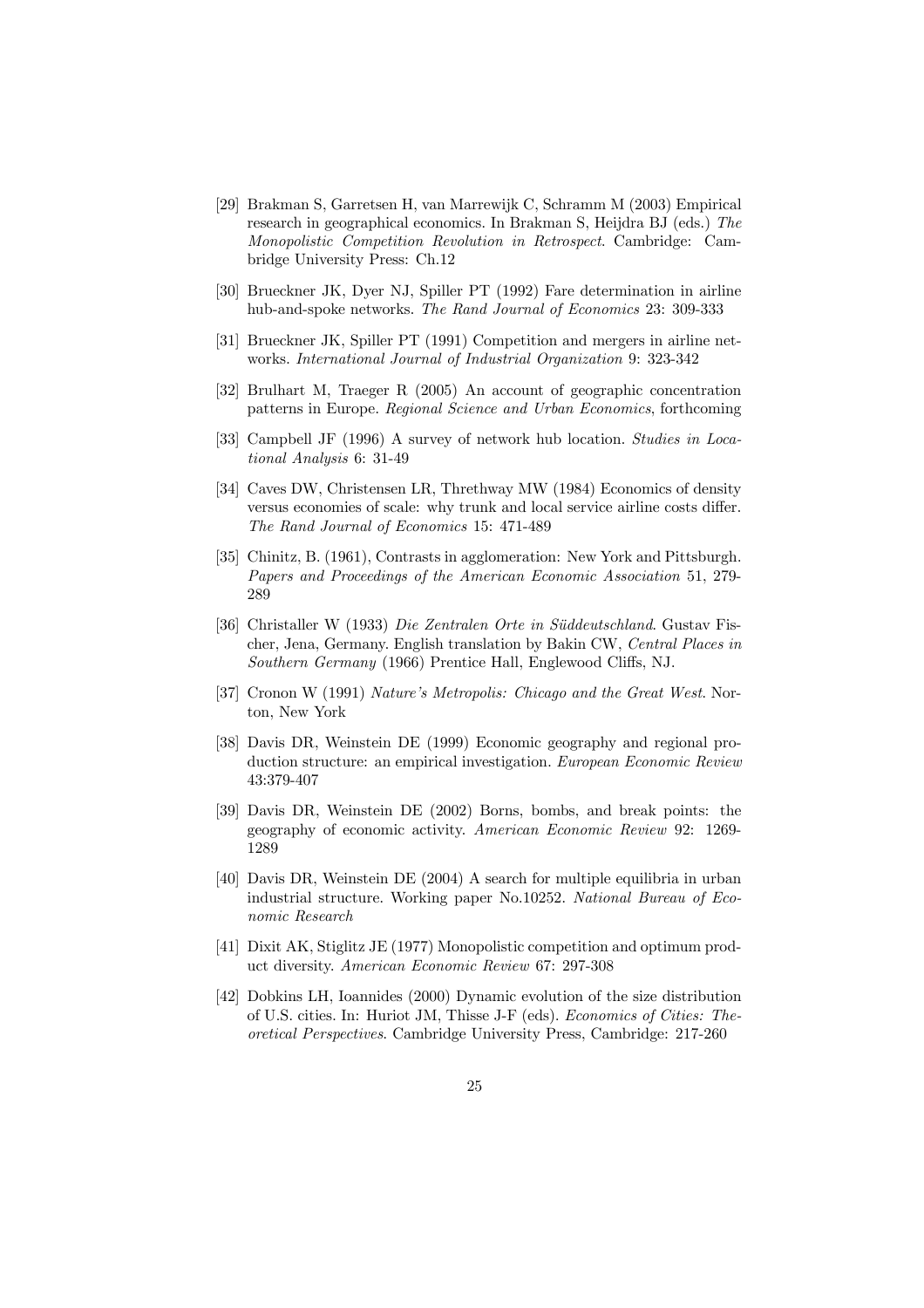- [43] Duranton G, Puga D (2001) Nursery citiew: urban diversity, process innovation, and the life cycle of products. American Economic Review 91: 443-474
- [44] Duranton G, Puga D (2004) Micro-foundations of urban agglomeration economies. in Henderson JV, Thisse J-F (eds.) Handbook of Regional and Urban Economics Vol.4. Amsterdam: North-Holland: 2063-2117
- [45] Duranton G, Puga D (2005) From sectoral to functional urban specialisation. Journal of Urban Economics 57: 343-370
- [46] Duranton G, Overman HG (2005) Testing for localization using microgeographic data. Review of Economic Studies. Forthcoming
- [47] Eaton, J. and Z. Eckstein (1997), City and growth: Theory and evidence from France and Japan, Regional Science and Urban Economics 27, 443- 474
- [48] Ellison G, Glaeser E (1997) Geographic concentration in U.S. manufacturing industries: a dartboard approach. Journal of Political Economy 105: 889-927
- [49] Engel E (1857) Die Produktions-und Konsumptionsverhältnisse des Konigreichs Sachsen. Zeitschrift des Statistischen Bureaus des Königlich Sächsischen Ministerium des Inneren. Nos.8,9.
- [50] Fujita M (1988) A monopolistic competition model of spatial agglomeration: differentiated product approach. Regional Science and Urban Economics 18: 87-124
- [51] Fujita M (1993) Monopolistic Competition and Urban Systems. European Economic Review 37: 308-315
- [52] Fujita M (2000) Thünen and the new economic geography. Discussion Paper No.521, Institute of Economic Research, Kyoto University, Kyoto, Japan
- [53] Fujita M (2005) Spatial Economics. Cheltenham: Edward Elger. Forthcoming
- [54] Fujita M, Gokan T (2005) On the evolution of the spatial economy with multi-unit·multi-plant firms: the impact of IT development. Portuguese Economic Journal. Forthcoming
- [55] Fujita M, Krugman P (1995) When is the economy monocentric?: von Thünen and Chamberlin unified. Regional Science and Urban Economics 25: 505-528
- [56] Fujita M, Krugman P (2004) The new economic geography: past, present and the future. Papers in Regional Science 83: 139-164.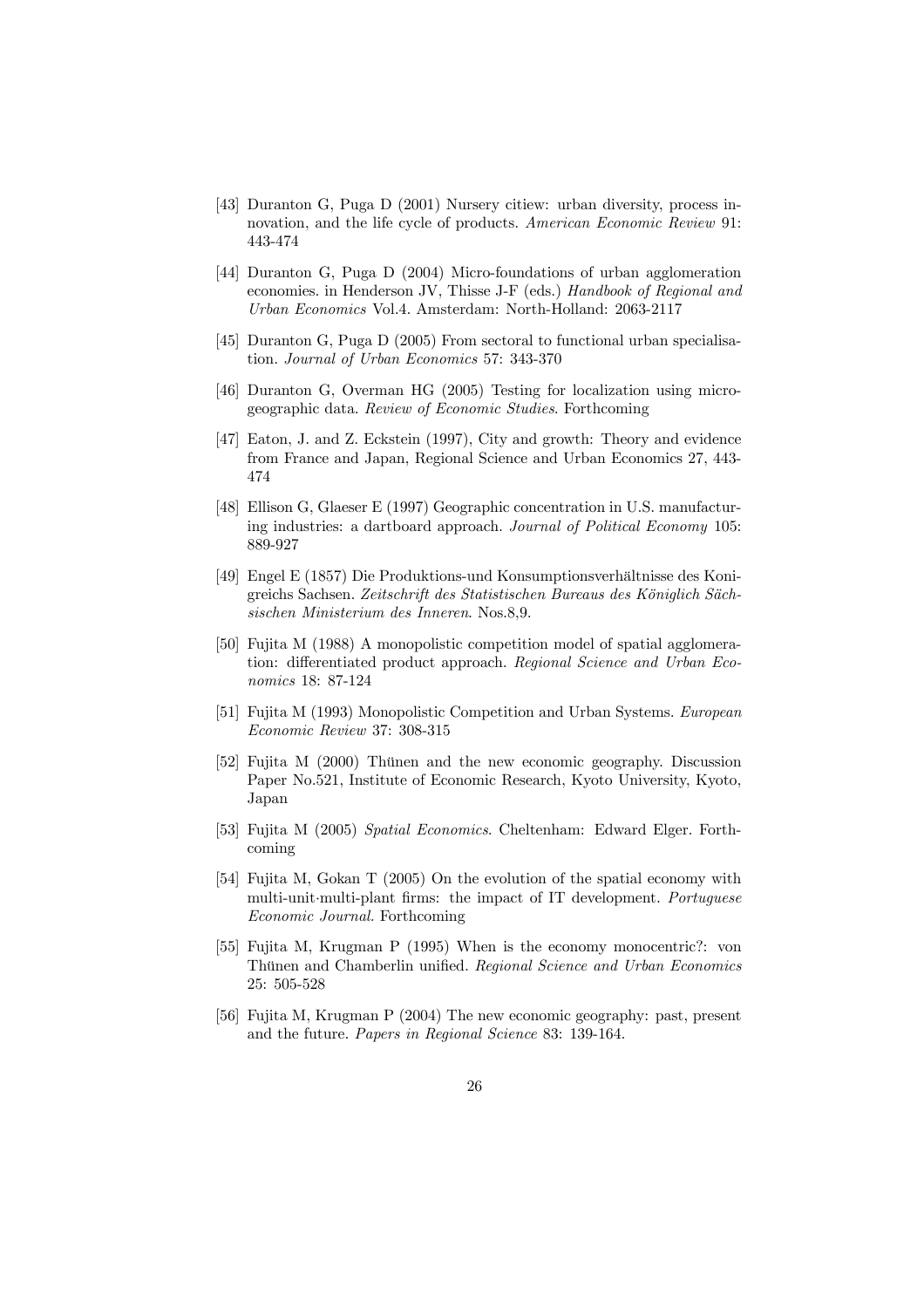- [57] Fujita M, Krugman P, Mori T (1999) On the evolution of hierarchical urban systems. European Economic Review 43: 209-251
- [58] Fujita M, Krugman P, Venables AJ (1999) The Spatial Economy: Cities, Regions and International Trade. MIT Press, Cambridge MA
- [59] Fujita M, Mori T (1996) The role of ports in the making of major cities: self-agglomeration and hub-effect. Journal of Development Economics 49: 93-120
- [60] Fujita M, Mori T (1997) Structural stability and evolution of urban systems. Regional Science and Urban Economics 27: 399-442
- [61] Fujita M, Mori T (2005) Transport Development and the Evolution of Economic Geography. Portuguese Economic Journal. Forthcoming
- [62] Fujita M, Ogawa H (1982) Multiple equilibria and structural transition of non-monocentric urban configuration. Regional Science and Urban Economics 12: 161-196
- [63] Fujita M, Smith TE (1990) Additive-interaction models of spatial agglomeration. Journal of Regional Science 30: 51-74
- [64] Fujita, M. and T. Tabuchi (1997), Regional growth in postwar Japan. Regional Science and Urban Economics 27, 643-670
- [65] Fujita M, Thisse J-F (2002) Economics of agglomeration: cities, industrial location, and regional growth. Cambridge University Press, Cambridge.
- [66] Fujita M, Thisse J-F (2003) Does geographical agglomeration foster economic growth? and who gains and loses from it? The Japanese Economic Review 54: 121-145
- [67] Fujita M, Thisse J-F (2005) Globalization and the evolution of the supply chain: who gains and who loses? International Economic Review. Forthcoming
- [68] Gottman J (1961) Megalopolis: The urbanized northern seaboard of the United States. The Twentieth Century Fund, New York.
- [69] Graham F D (1923) Some aspects of protection further considered. Quarterly Journal of Economics 37: 199-227
- [70] Hakimi SL (1964) Optimum locations of switching centers and the absolute centers and medians of a graph. Operations Research 12: 450-459
- [71] Hall RE, Jones CI (1999) Why do some countries produce so much more output per worker than others? Quarterly Journal of Economics 114: 83-116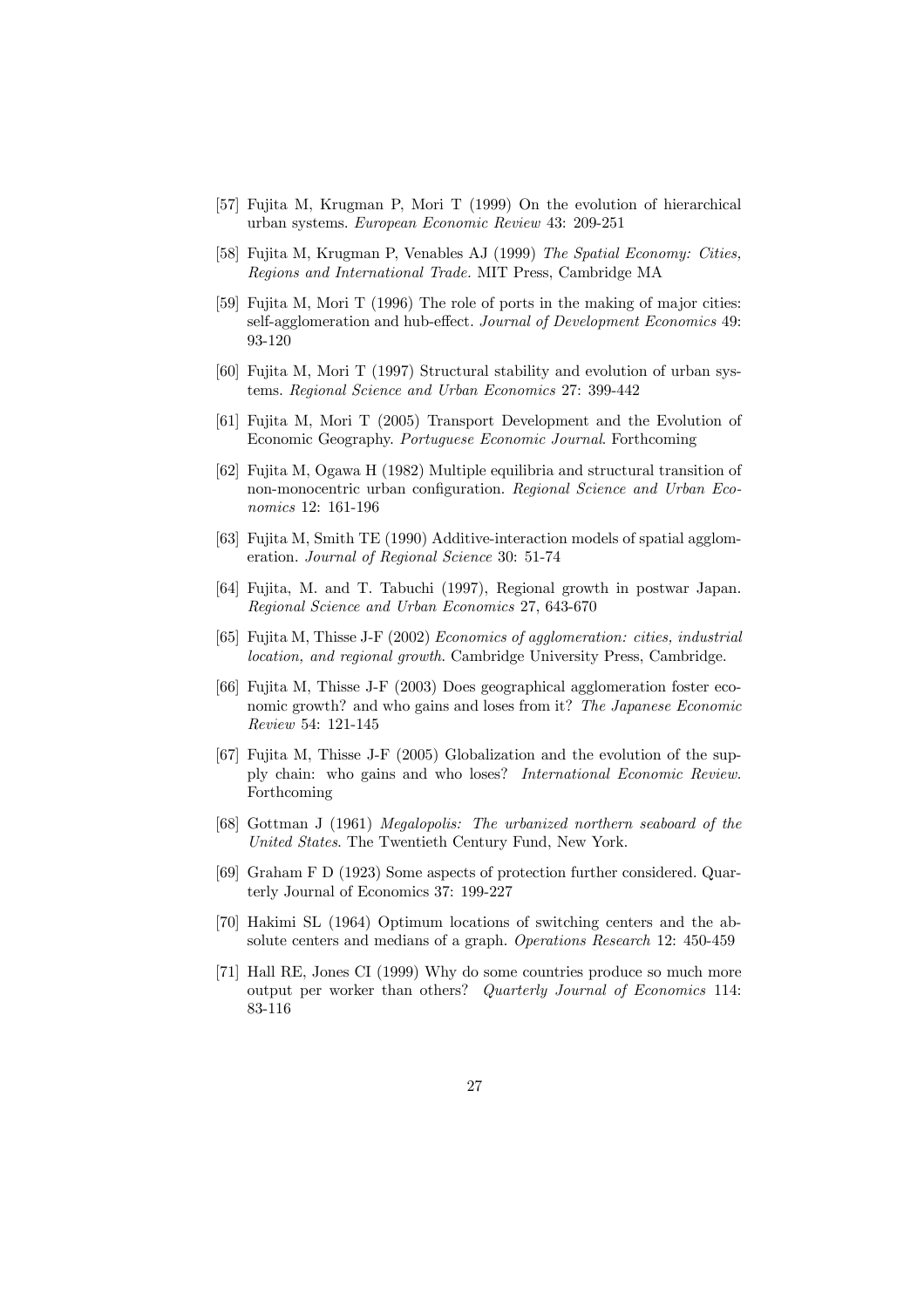- [72] Hanson GH (2004) Market potential, increasing returns, and geographic concentration. Journal of International Economics, forthcoming
- [73] Harris C (1954) The market as a factor in the localization of industry in the United States. Annals of the Association of American Geographers 64: 315-348
- [74] Head K, Mayer T, Ries J (2002) On the pervasiveness of home market effects. Economica 69: 371-390
- [75] Helpman E (1998) The size of regions. In: Pines D, Sadka E, Zlcha I (eds). Topics in Public Economics: Theoretical Analysis. pp 34-54. Cambridge University Press, Cambridge.
- [76] Henderson JV (1974) The sizes and types of cities. American Economic Review 64: 640-656]
- [77] Henderson JV (1988) Urban Development: Theory, Fact and Illusion. Oxford, Oxford University Press
- [78] Henderson, J. V. (1997) Medium size cities. Regional Science and Urban Economics 27, 583-612.
- [79] Henderson JV (ed.) (2005) New Economic Geography. Cheltenham: Edward Elger
- [80] Henderson JV, Mitra A (1996) The new urban landscape: developers and edge cities. Regional Science and Urban Economics 26: 613-643
- [81] Hendricks K, Piccione M, Tan G (1995) The economics of hubs: the case of monopoly. Review of Economic Studies 62: 83-99
- [82] Ioannides Y, Overman HG (2004) Spatial evolution of the US urban system. Journal of Economic Geography 4: 131-156
- [83] Jacobs J (1969) The Economy of Cities. Random House, NY
- [84] Japan Logistic System Association (1996) Report on logistics costs by the type of industry. Unpublished manuscript. Tokyo, Japan Logsistic System Association
- [85] Jovanovic B, Nyarko Y (1996) Learning by doing and the choice of technology. Econometrica 64: 1299-1310
- [86] Jovanovic B, Rob R (1989) The growth and diffusion of knowledge. The Review of Economic Studies 56: 569-582
- [87] Jovanovic B, Rob R (1990) Long waves and short waves: Growth through intensive and extensive search. Econometrica 58: 1391-1409
- [88] Keely LC (2003) Exchanging good ideas. Journal of Economic Theory 111: 192-213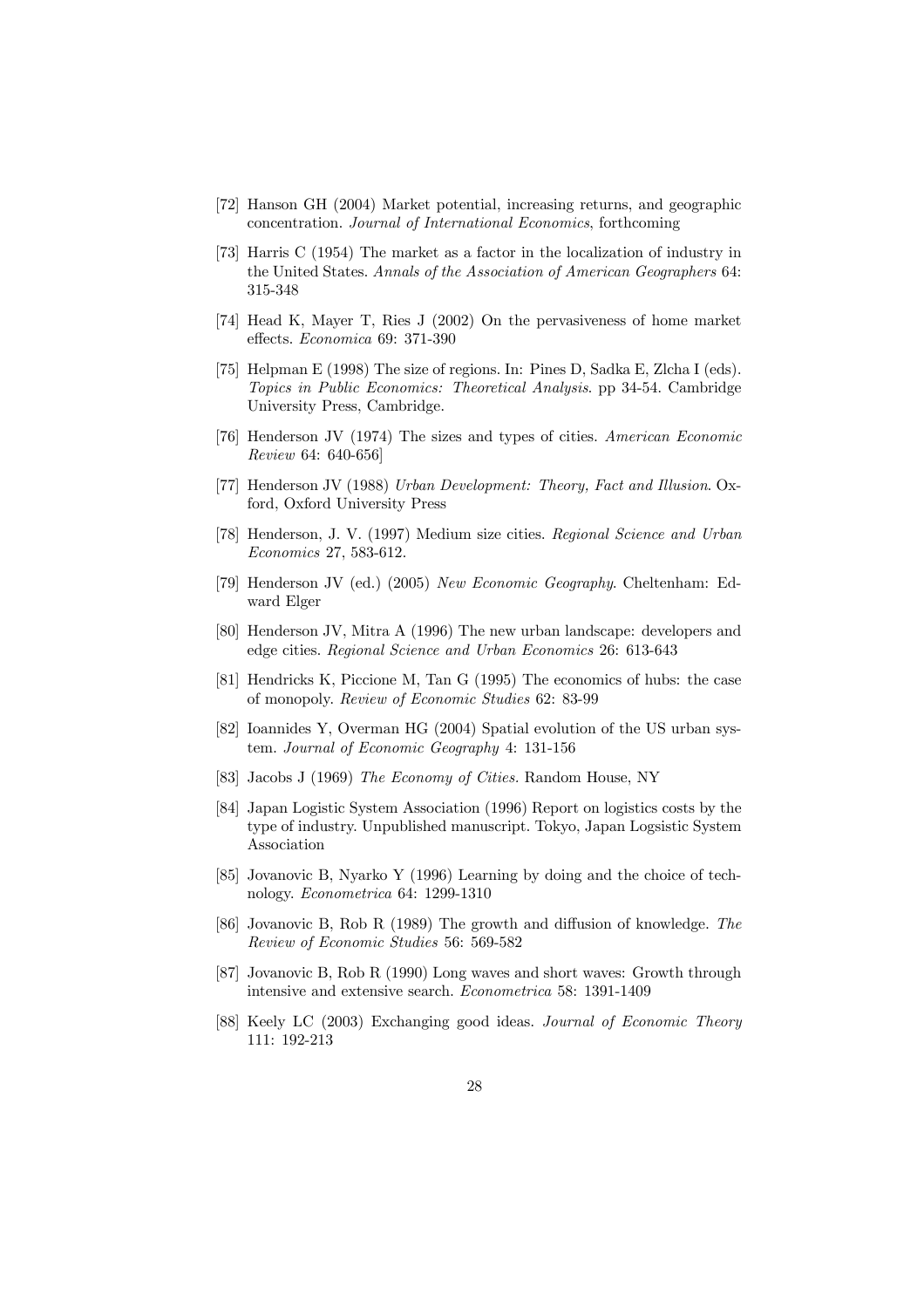- [89] Kind H, Midelfart-Knarvik KH, Schjelderup G (2000) Competing for capital in a "lumpy" world. Journal of Public Economics 78: 253-274
- [90] Konishi H (2000) Hub cities: city formation without increasing returns. Journal of Urban Economics 48: 1-28
- [91] Krugman P (1980) Scale economies, product differentiation and the pattern of trade. American Economic Review 70:950-959
- [92] Krugman P (1987) The narrow moving band, the Dutch disease, and the competitive consequences of Mrs. Thatcher. Journal of Development Economics 27: 41-55
- [93] Krugman P (1991a) Increasing returns and economic geography. Journal of Political Economy 99: 483-499
- [94] Krugman P (1991b) Geography and Trade. MIT Press, Cambridge, MA
- [95] Krugman P (1993a) On the number and location of cities. European Economic Review 37: 293-298
- [96] Krugman P (1993b) First nature, second nature, and metropolitan location. Journal of Regional Science 33: 129-144
- [97] Krugman P (1993c) The hub effect: or, threeness in international trade. In: Eithier WJ, Helpman E, Neary JP (Eds.), Trade Policy and Dynamics in International Trade. Cambridge, Cambridge University Press: 29-37
- [98] Krugman P (1996) Self-Organizing Economy. Blackwell, Cambridge, MA
- [99] Krugman, P. (2000) Where in the World is the 'New Economic Geography'? in Clark, GL, Feldman, MP, Gertler, MS (eds.), The Oxford Handbook of Economic Geography. Oxford, Oxford University Press, Chapter 3
- [100] Krugman P (2004) THe "new" economic geography: where are we? Unpublished manuscript. Department of Economics, Princeton University
- [101] Krugman P, Livas Elizondo R (1996) Trade policy and the third world motropolis. Journal of Development Economics 49: 137-150
- [102] Krugman P, Venables AJ (1995) Globalization and the inequality of nations. Quarterly Journal of Economics 110(4): 857-880
- [103] Krugman P, Venables AJ. The seemless world: a spatial model of international specialization. Mimeograph. Princeton Unviversity, Princeton, NJ
- [104] Lösch A (1940) Die Räumliche Ordnung der Wirtschaft. Gustav Fisher, Jena, Germany. English translation: The Economics of Location (1954) Yale University Press, New Haven CT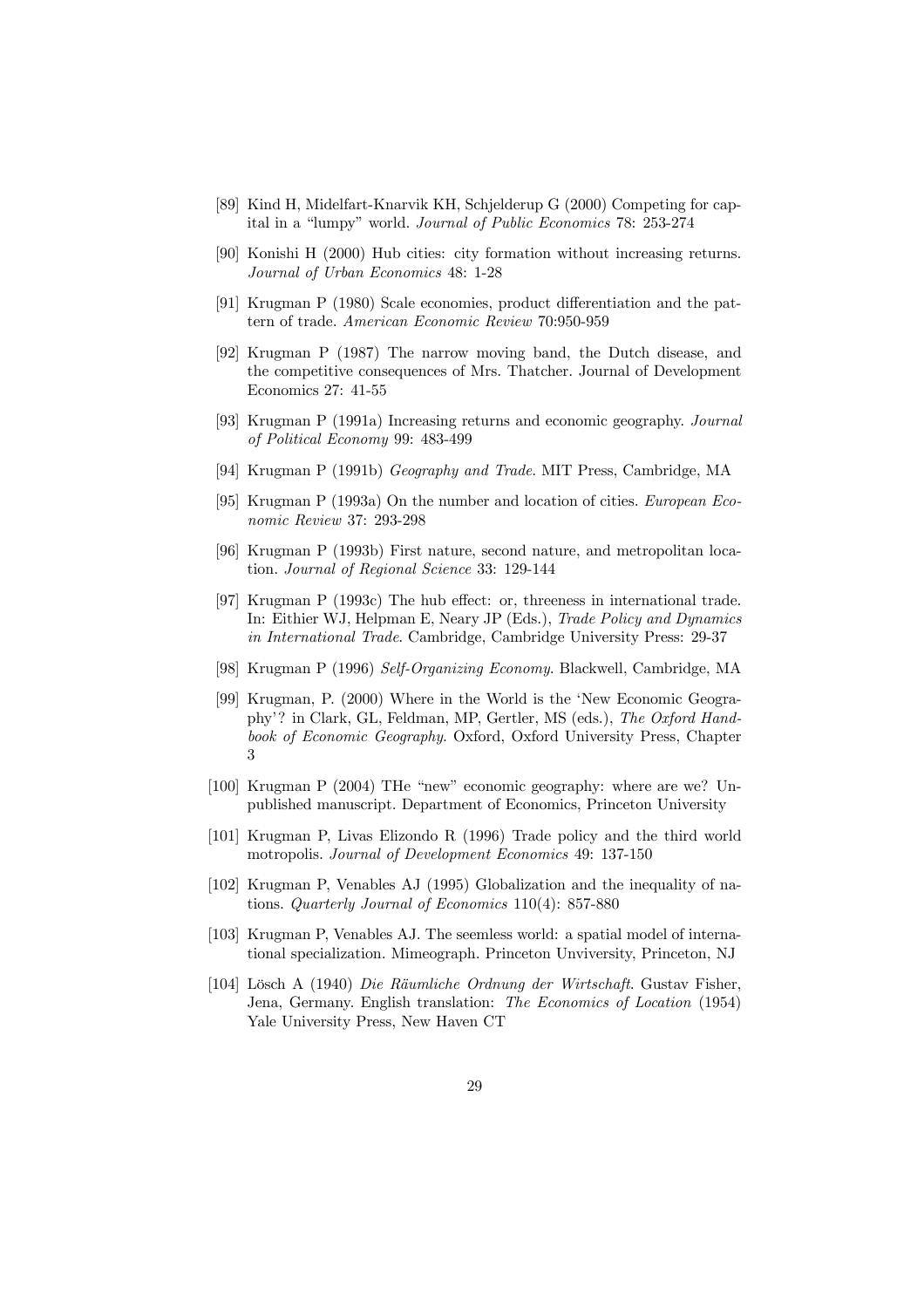- [105] Louvex F, Thisse J-F, Beguin H (1981) Location theory and transport costs. Regional Science and Urban Economics 12: 529-545
- [106] Lucas RE (2001) Externalities and cities. Review of Economic Dynamics 4: 245-274
- [107] Lucas RE Jr. (1988) On the mechanics of economic development. Journal of Monetary economics 22: 2-42
- [108] Lucas RE Jr., Rossi-Hansberg E (2002) On the internal structure of cities. Econometrica 70: 1445-1476
- [109] Marshall A (1890) Principles of Economics. Macmillan, London. 8th edition published in 1920
- [110] Mansoorian A, Myers GM (1993) Attachment to home and efficient purchases of population in a fiscal externality economy. Journal of Public Economics 52: 117-132
- [111] Martin P, Ottaviano GIP (1999) Growing locations: industry location in a model of endogenous growth. European Economic Review 43: 281-302
- [112] Martin P, Ottaviano GIP (2001) Growth and agglomeration. International Economic Review 42: 947-968
- [113] Matsuyama K (1996) Why are there rich and poor countires?: symmetrybreaking in the world economy. Journal of the Japanese and International Economies 10: 419-439
- [114] Matsuyama K, Takahashi T (1998) Self-defeating regional concentration. Review of Economic Studies 65: 211-234
- [115] Mills ES (1967) An aggregative model of resource allocation in a metropolitan area. American Economic Review 57: 197-210
- [116] Mori T (1997) A modeling of megalopolis formation: the maturing of city systems. Journal of Urban Economics 42: 133-157
- [117] Mori T, Nishikimi K (2002) Economies of transport density and industrial agglomeration. Regional Science and Urban Economics 32: 167-200
- [118] Mori T, Nishikimi K, Smith TE (2005) A divergence statistic for industrial agglomeration. Review of Economics and Statistics, fothcoming
- [119] Mori T, Nishikimi K, Smith TE (2003) Some empirical regularities of spatial economies: a relationship between industrial location and city size. Discussion Paper No.551, Institute of Economic Research, Kyoto University
- [120] Mori T, Nishikimi K, Smith TE (2005) On the identification of industrial agglomerations and their spatial coordination. In progress. Institute of Economic Research, Kyoto University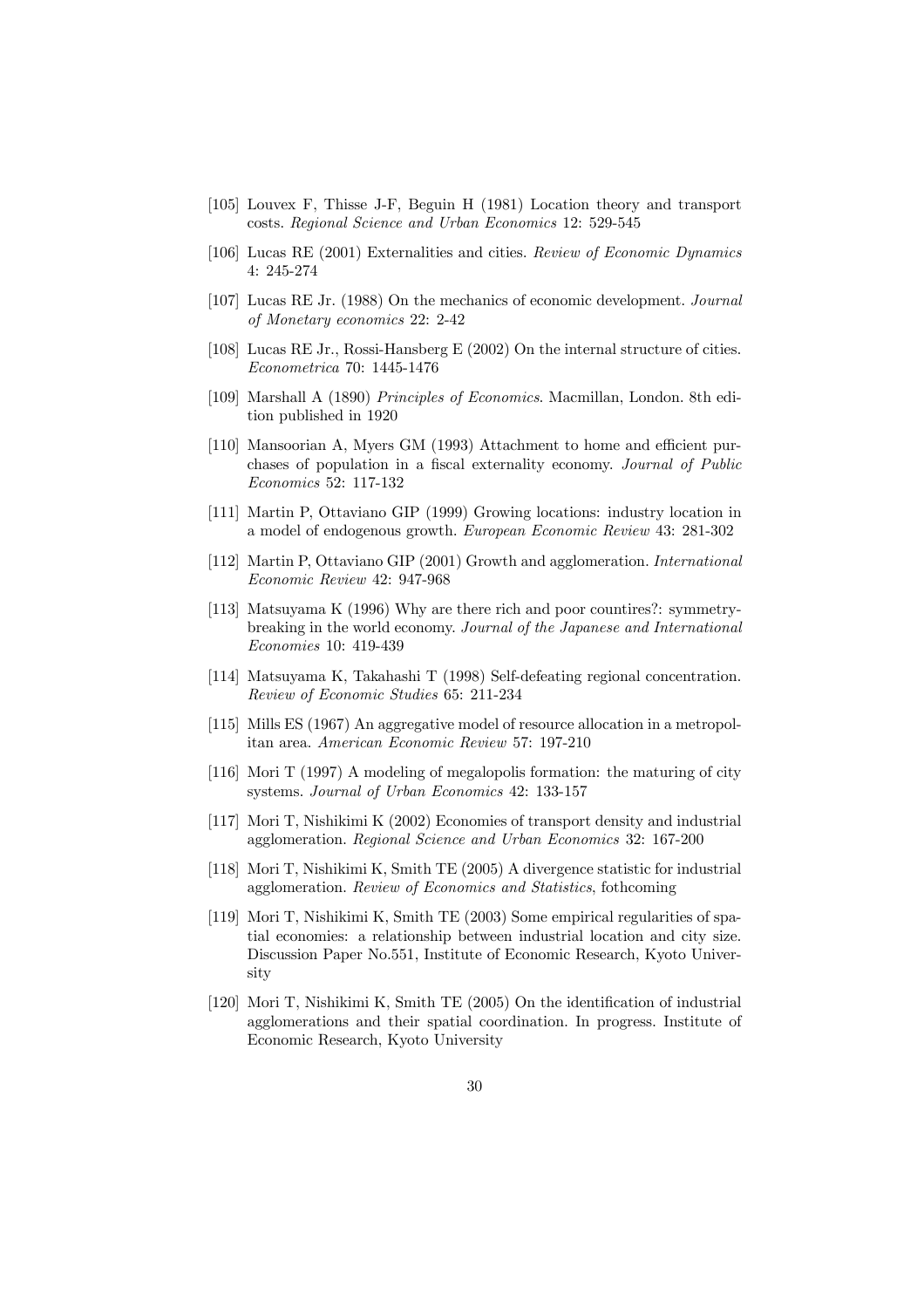- [121] Mori T, Turrini A (2005) Skills, agglomeration, and segmentation. European Economic Review 49: 201-225
- [122] Mun S (1997) Transport network and system of cities. Journal of Urban Economics 42: 205-222
- [123] Mun S (2004) Alternative policies of transport network improvement in spatial economy. Mimeograph, Department of Economics, Kyoto University
- [124] Murata Y (2002) Rural-urban dependence and industrialization. Journal of Development Economics 68: 1-34
- [125] Murata Y (2003) Product diversity, taste heterogeneity, and geographic distribution of economic activities: Market vs. non-market interactions, Journal of Urban Economics 53: 126-144
- [126] Murata Y (2004) Structural change and agglomeration. Mimeograph. Nippon University
- [127] Murata Y, Thisse J-F (2005) A simple model of economic geography a la Helpman-Tabuchi. Journal of Urban Economics, forthcoming
- [128] Ogawa H, Fujita M (1980) Equilibrium land use patterns in a nonmonocentric city. Journal of Regional Science 20: 455-475
- [129] O'Hara DJ (1977) Location of firms within a square central business district. Journal of Political Economy 85: 1189-1207
- [130] Ottaviano GIP (2000) Dynamic and strategic considerations in international and interregional trade. Ph.D. Dissertation. Center for Operations Research and Econometrics, Université catholique de Louvain
- [131] Ottaviano GIP, Puga D (1998) Agglomeration in the global economy: a survey of the 'new economic geograph.' World Economy 21: 707-731
- [132] Ottaviano G, Tabuchi T, Thisse J-F (2002) Agglomeration and trade revisited. International Economic Review 43: 409-436
- [133] Ottaviano G, Thisse J-F (2002) Integration, agglomeration and the political economics of factor mobility. Journal of Public Econiomics 83: 429-456
- [134] Petty W (1690) Political arithmetic. In Hall CH (ed.) (1899). The Economic Writing of Sir William Petty. Cambridge University Press, Cambridge
- [135] Porter M (1990) The Competitive Advantage of Nations. Macmillan, New York
- [136] Porter ME (1998) On Competition. A Harvard Business Review Book, Cambridge MA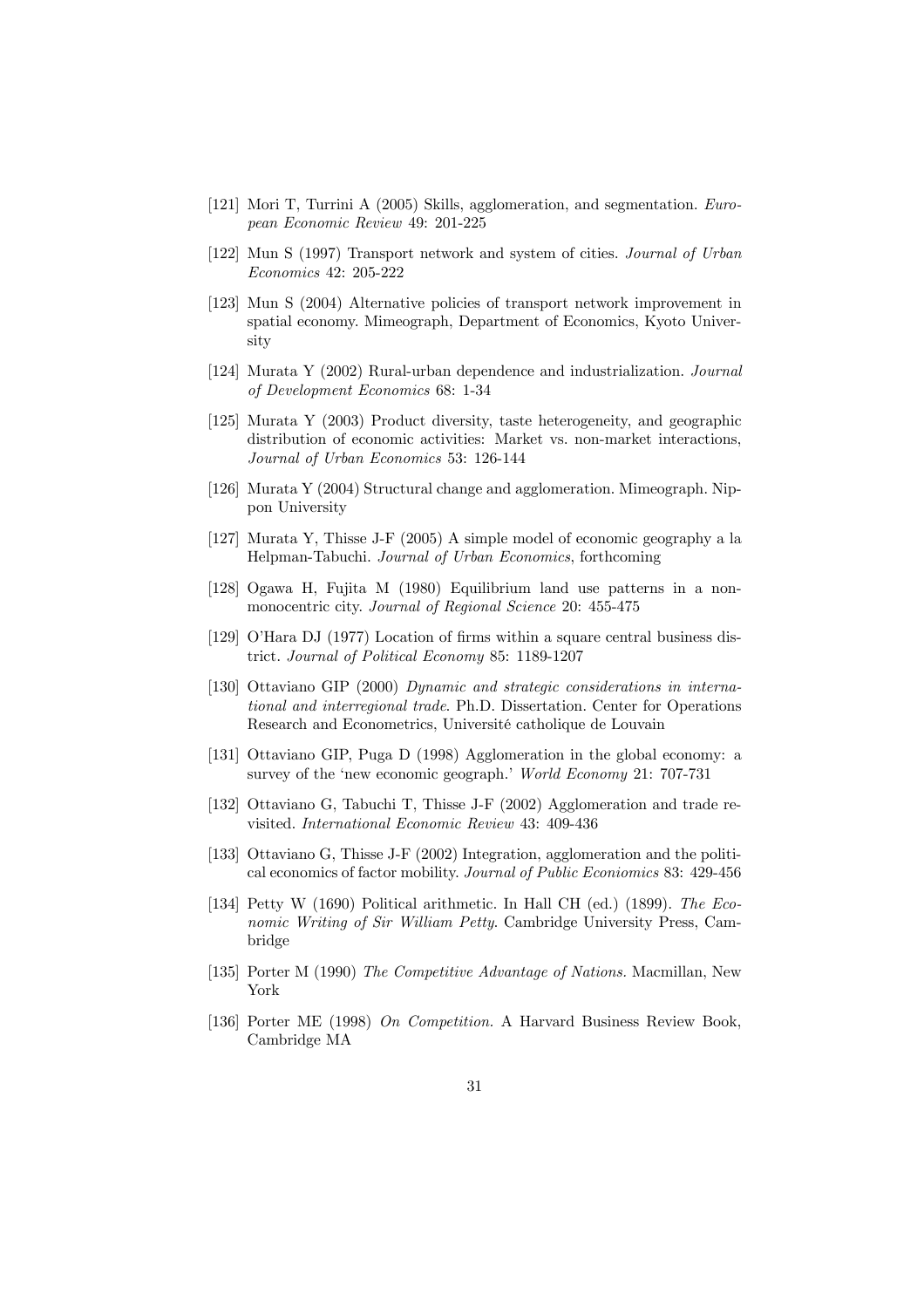- [137] Puga D (1999) The rise and fall of regional inequalities. European Economic Review 43: 303-334
- [138] Puga D, Venables AJ (1996) The spread of industry, spatial agglomeration and economic development. Journal of the Japanese and International Economies 10(4): 440-464
- [139] Puga D, Venables AJ (1999) Agglomeration and economic development: Import substitution vs. trade liberalisation. Economic Journal 109: 292- 311
- [140] Redding S, Venables AJ (2004) Economic geography and international inequality. Journal of International Economics 62: 53-82
- [141] Rhode PW (2003) After the war boom: reconversion on the U.S. Pacific Coast, 1943-49. Working paper No.9854. National Bureau of Economic Research
- [142] Sakashita N (1996) Furusato shikou wo tomonau baai no chiikikan zinkou haibun. Journal of Applied Regional Science 2: 1-10 (in Japanese)
- [143] Samuelson PA (1983) Thünen at two hundred. Journal of Economic Literature 21: 1468-1488
- [144] Solow RM, Vickrey WS (1971) Land use in a long narrow city. Journal of Economic Theory 3, 430-447
- [145] Stroustrup B (1997) The  $C++$  Programming Language 3rd ed. Reading, MA: Addison-Wesley
- [146] Tabuchi T (1998) Agglomeration and dispersion: a synthesis of Alonso and Krugman. Journal of Urban Economics 44:333-35
- [147] Tabuchi T, Thisse J-F (2002) Taste heterogeneity, labor mobility and economic geography. Journal of Development Economics 69: 155-177
- [148] Tabuchi T, Thisse J-F, Zeng D (2005) On the number and size of cities. Journal of Economic Geography. Forthcoming
- [149] Takahashi T (2005) Economic geography and endogenous determination of transport technology. Mimeograph. University of Tokyo
- [150] Tomiura E (2003) Changing economic geography and vertical linkages in Japan. Journal of the Japanese and International Economies 17: 561-589
- [151] Turring A (1952) The chemical basis of morphogenesis. Philosophical Transactions of the Royal Society of London 237:37-72
- [152] von Thünen JH (1826) Der Isolierte Staat in Beziehung auf Landtschaft und Nationalökonomie. Hamburg. English translation: Wartenberg CM (1966) von Thünen's Isolated State. Pergamon Press, Oxford